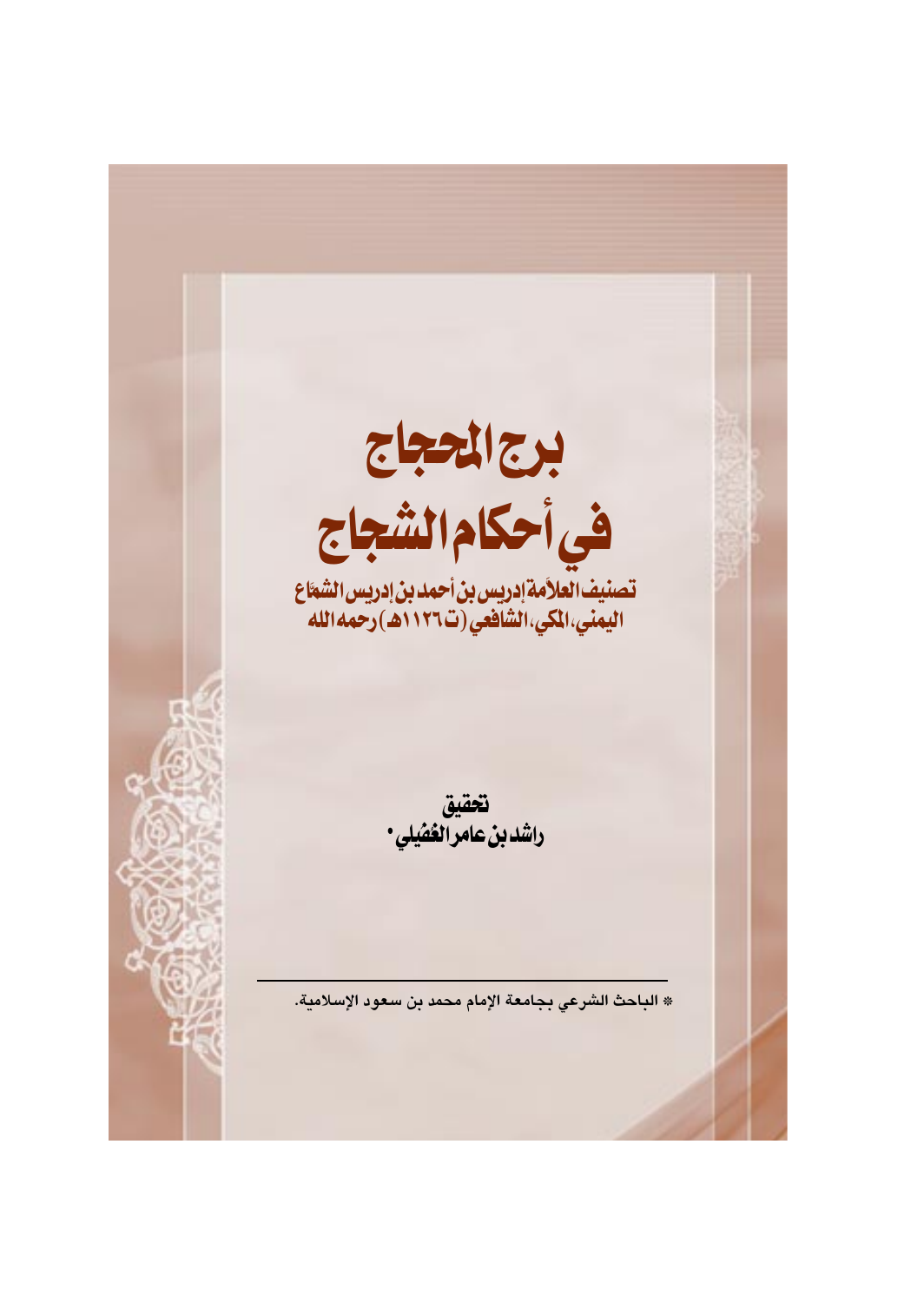## المقدمة

إن الحمدلله ، نحمده ونستعينه ونستغفره ، ونعوذ بالله من شرور أنفسنا ، ومن سيئات أعمالنا، من يهده الله فلا مضل له، ومن يضلل فلا هادي له . وأشهد أن لا إله إلا الله وحده لا شريك له، وأشهد أن محمداً عبده ورسوله . ﴿ يَا أَيُّهَا الَّذِينَ آمَنُوا اتَّقُوا اللَّهَ حَقَّ تُقَاتِهِ وَلا تَمُو تُنَّ إِلاَّ وَأَنتُمِ مَّسْلمُونَ ﴿ آيَ ﴾ (١ ) . ﴿ يَا أَيُّهَا النَّاسُ اتَّقُوا رَبَّكُمُ الذي خَلَقَكُم مّن نَّفْس واحدَة وخَلَقَ منْهَا زَوْجَهَا وبَثّ منهُمَا رجَالاً كَثِيرًا ونسَاءً واَتَّقُوا اللَّهَ الَّذي تَسَاءَلُونَ به واَلأَرْحَامَ إِنَّ اللَّهَ كَانَ عَلَيْكُمْ رَقيبًا ﴿ (٢) . ﴿ يَا أَيُّهَا الذينَ آمَنُوا اتَّقُوا اللَّهَ وَقُولُوا قَوْلاً سَديدًا ﴿ بَيْنَ ۖ يُصلْحْ لَكُمْ أَعْمَالَكُمْ ويَغْفرْ لَكُمْ ذَنَوبَكُمْ وَمَن يُطع اللَّهَ وَرَسُولَهُ فَقَدْ فَازَ فَوْزًا عَظِيمًا ﴿ (٣) ﴾ (٣) . أما ىعد :

فهذه رسالة في الأحكام الخاصة بـ «الشَّجاج» يحتاج إليها المفتى والفقيه والقاضي . وقد اعتنى الفقهاء وأهل اللغة بأحكام الشِّجاج، وأولوها عناية خاصة، وعقدوا لها الأبواب المفردة في كتب الفقه واللُّغة ، وفصلوا في ذلك بما لا مزيد عليه ، وما ذاك إلاَّ لأهمىتّها .

وإنَّ النَّاظر في كتب غريب الحديث وقواميس اللغة ليجد فيها مادةً وفيرة، وعناية أكيدة بهذا الموضوع .

- (١) سورة آل عمرن: الآية:١٠٢.
	- (٢) سورة النساء: الآية:١.
- (٣) سورة الأحزاب: الآيتان ٧٠–٧١.

#### $-727-$

تَحَلَّمُ الْقَالَ الْعَدَدَ (٤٩) محرِم ١٤٣٢هـ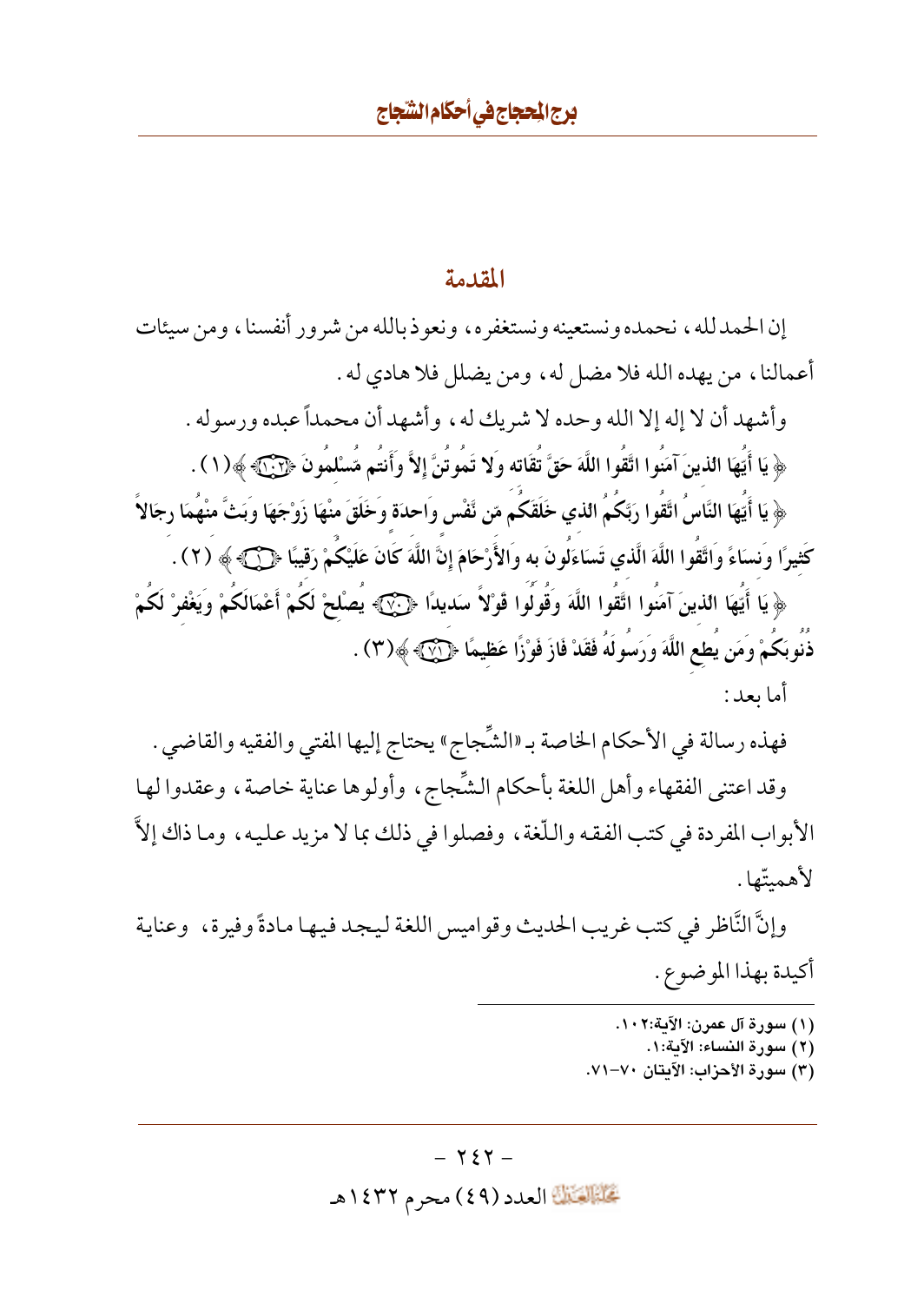### راشدين عامر الغشلي

ولَّا كانت أحكام «الشِّجاج» مفرقة في كتب الغريب والقواميس، والكتب الفقهية، عمد بعض العلماء إلى جمعها ولمٍّ شتاتها في منظومات بديعة ، مفصلاً أحكامها ، ذاكراً أسماءها .

ولأن النظم مما يصعب في همه على كثير من الناس لاضطرار الناظم إلى التصرف – أحياناً – في بعض العبارات . . ؛ لذا كانت هذه المنظومات بحاجة إلى من يفكِّ رموزها . ويسهل عباراتها .

ومن تلك المنظومات ؛ منظومة العلاَّمة إسماعيل بن أبي بكر المقرئ، اليمني، الشافعي (ت٨٣٧هـ)، وقد شرعها العلاّمة إدريس بن أحمد الشمَّاع اليمني، المكي، الشافعي (ت ١١٢٦هـ).

# ترجمة الناظم (٤) نسبه:

مو لده:

هو : إسماعيل بن أبي بكر بن عبدالله المقرئ(٥)، بن على بن عطية، الشاوري(٦)، اليمني، الشافعي.

ولد سنة ستٍّ وخمسين وسبعمائة (٧٥٦هـ) في قريته (أبيات حسين)(٧)، وبها نشأ . مشاىخە:

١ – الكاهلي (هكذا) . أخذ عنه في (أبيات حسين) .

(٤) ترجمته في: «إنباء الغمر»، لابن حجر ٣٠٩/٨. «الضوء اللاَّمع»، للسخاوي ٢ / ٢٩٢. «طبقات الشافعية»، لابن قاضي شهِّبة ١٠٩/٤. «شذرات الذهب»، لابن العماد ٣٢١/٩. «البدر الطالع»، للشوكاني ١٤٢/١. وانظر: كتاب «إسماعيل المقري: حياته وشعره» لطه أحمد أبو زيد.

> $-754$ تحليل العدد (٤٩) محرم ١٤٣٢هـ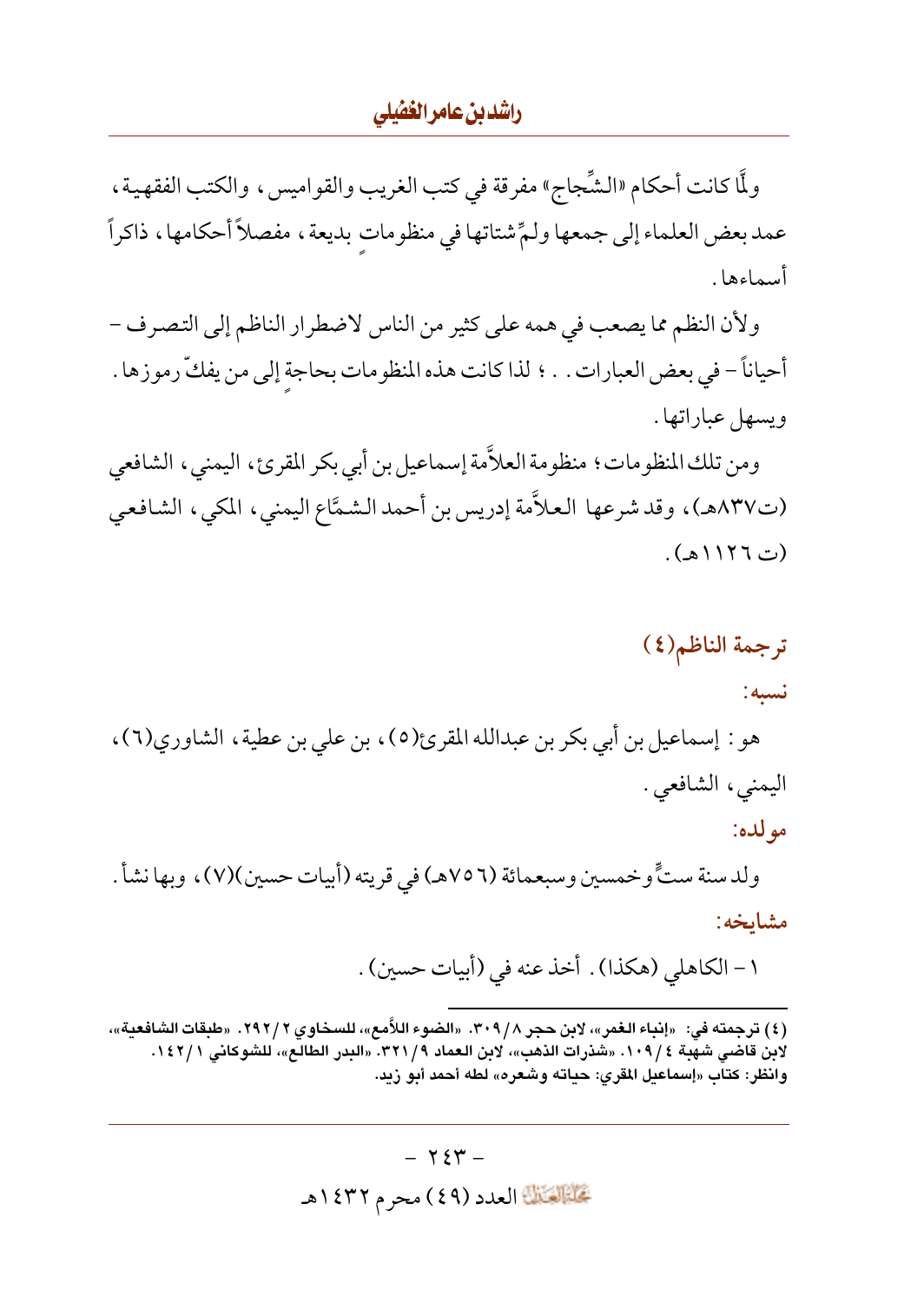١ – «إرشاد الغاوي إلى مسالك الحاوي» . اختصر فيه الحاوي الصغير للقزويني . قال عنه الشوكاني : كتاب نفيس في فروع الشافعية ، رشيق العبارة ، حلو الكلام ، في غاية الإيجاز مع كثرة المعاني»اهـ(٨) .

٢- «روض الطالب ونهاية مطلب الراغب» . اختصر فيه الروضة للنووي . له شروح كثيرة، أشهرها شرح القاضي زكريا الأنصاري (أسنى المطالب) . ٣- «قمشية الجَمَل» . وهو شرح كتابه (الإرشاد)(٩) . ٤- «الذريعة إلى نصر الشريعة» .

(٥) قيل: نسبة إلى القراءة الجيدة لكتاب الله تعالى، أو من صفة المقرى (زنَّة مُعط) وهو كرم الأضياف. (٦) نسبة إلى (بني شاور)، و(شاور) جد قبيلتهم. وانظر: «هجر العلم»، لَلأكوع ٢ / ١٠٠٤. (٧) انظر: «هجر العلم» ٢٤/١. (٨) «البدر الطالع»، ١٤٣/١. (٩) يُقال: إنَّ علماء الأزهر حينما اطلعوا على كتاب المقري كتبوا إليه بهذه الــعـبــارة: «هــذا جَمَلٌ هائجٌ، مــشّ جَملك». فشرحه، وسمَّى شرحه هذا: «تمشية الجمل». [إسماعيل المقري، حياته وشعره ص٧١هــ، (٣)].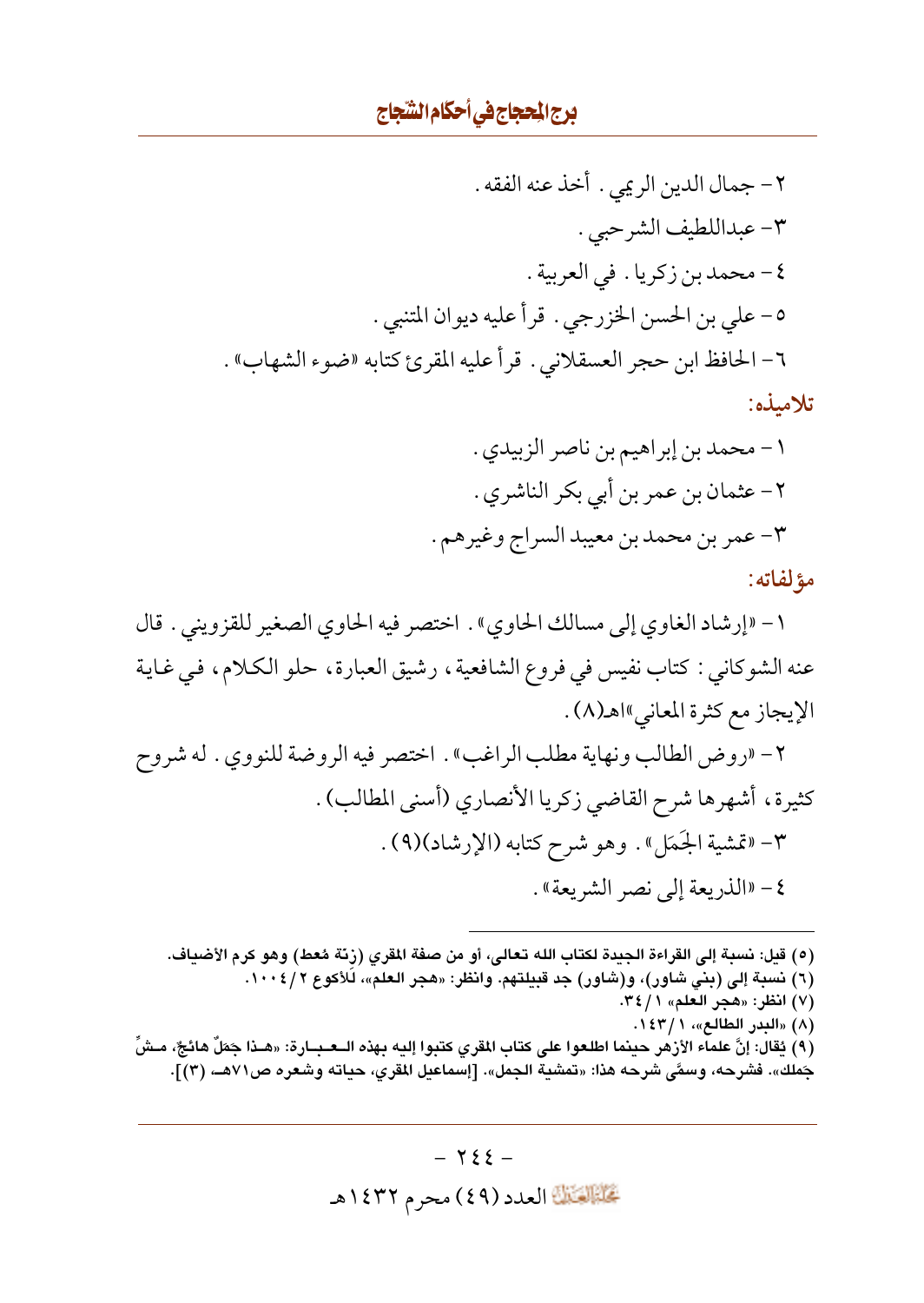### راشدين عامر الغضلي

٥- «تائية ابن المقرى» . وقد خمَّسها ابن الخياط ، وهي قصيدة وعظية . ٦- «مسألة فيما يتفرع من الماء المشمَّس» . يذكر السخاوي أنها بلغت آلافاً . ٧- «عنوان الشرف الوافي في الفقه والنحو ، والتاريخ ، والعروض والقوافي» . وهو أشهر كتبه، لم يسبق إليه، ضمنه خمسة علوم بطريقة عجيبة . وقد أثنى عليه كل من اطلع عليه، كابن حجر، والسخاوي، والفاسي، والسيوطي، والشوكاني، وغيرهم. وله غير ها من المؤلفات البديعة .

وفاته:

عاش المقري حياة حافلة بالعلم والعمل، ودخل التاريخ من أوسع أبوابه، واستمر عطاؤه حتى توفي سنة سبع وثلاثين وثمانمائة من الهجرة . رحمه الله رحمة واسعة .

ترجمة المؤلِّف (الشَّارح)(١٠)

نسبه:

هو : إدريس بن أحمد بن إدريس بن أحمد بن على الشمَّاع(١١)، اليمني الأصل، المكِّي المولد، الشافعي المذهب، يُعرف بـ «الصَّعدي» نسبةً إلى «صعدة» باليمن . مولده:

وُلد في مكة المكرمة ، وبها نشأ ، ولم أقف على من ذكر تأريخ ولادته . والله أعلم .

(١٠) ترجمته في: – «المختصر من نشر النَّوْر والزَّهر»، لعبد الله مرداد أبو الخبر ص١٢٦. – «أعلام المُكِّيِّن»، لعبدالله بن عبدالرحمن المعلمي «١ / ٥٧٠». – «إتحاف فضلاء الزمن»، لمحمد بن على الطبري ص٢٩٢. (١١) قال مرداد في «المختصر»: وبيت الشمَّاع بيت فضل وأدب بمكة اهــ.

 $-720-$ تحليله الله العدد (٤٩) محرم ١٤٣٢هـ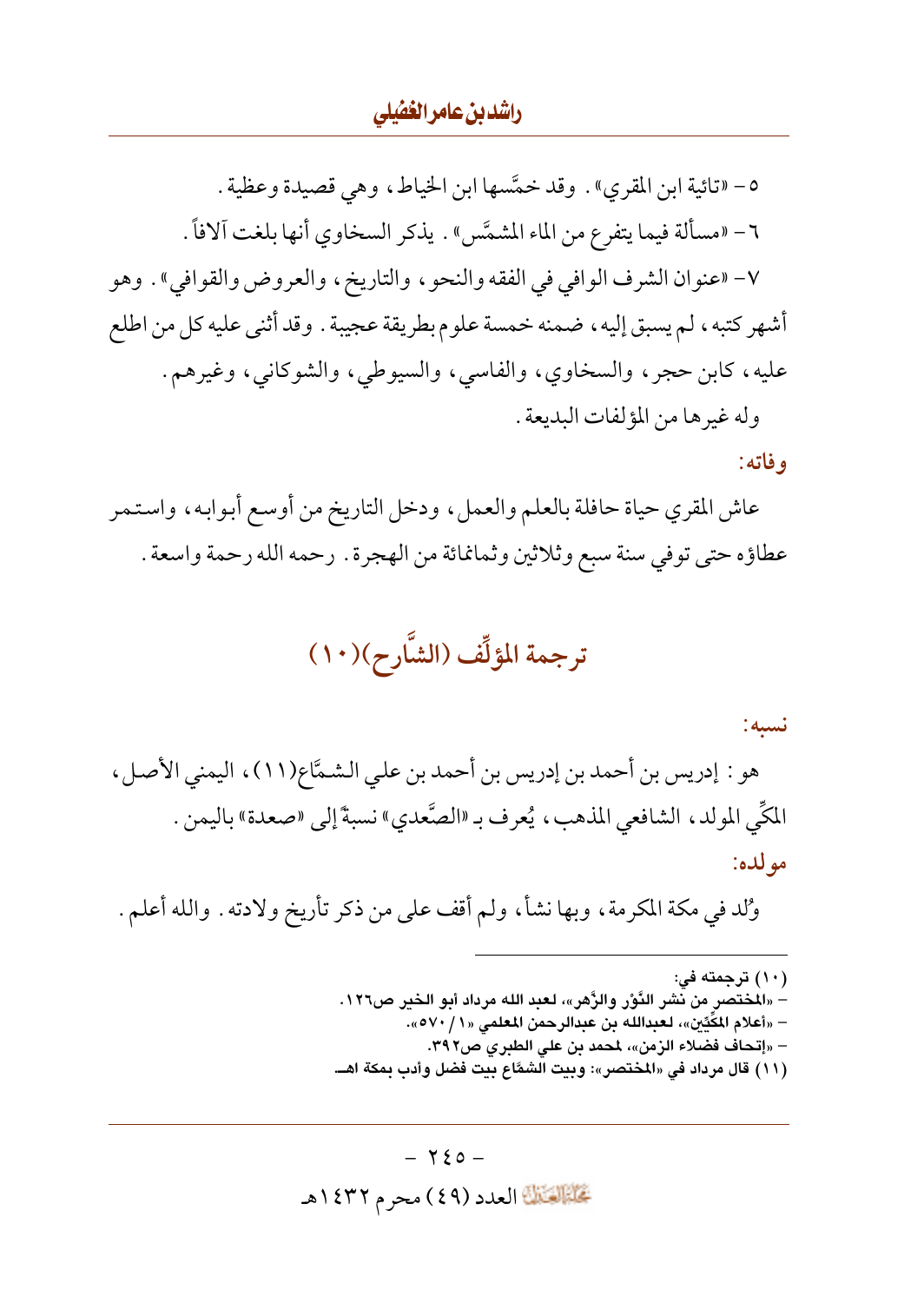مشايخە(١٢): ١ – محمد بن أبي بكر بن أحمد الشلي العلوي (ت ١٠٩٣هـ) . ٢- عبدالر حمن المحجوب المغربي الإدريسي . تلامىذە:

أخذ عنه : محمد بن على الطبري ، المؤرّخ صاحب كتاب : «إتحاف فضلاء الزَّمن» . مصنَّفاته:

١- «الإصابة في محلات الإجابة» . شرحٌ لمنظومة شيخ مشايخه عبدالملك العصامي المكي في «الأماكن التي يستجاب فيها الدعاء بمكَّة»! . ٢- «برج المحجاج في أحكام الشِّجاج» . «وهو هذا» . وفاته:

توفِّي –رحمه الله– بمكّة المكرمة في سابع شهر ربيع الأول من سنة «١١٢٦هـ» . ودفن بالمعلاة .

المصنَّفات في الموضوع(١٣) لم أقف – على ضعف– على من أفرد موضوع «الشِّجاج» بمصنَّف مستقل سوى : ١ - الإمام الخطَّابي : حمد بن محمد (ت٣٨٨هـ) . له كتاب : «الشِّجاج»، على ما في : «معجم الأدباء» ١٠/ ٢٦٩، «وإنباه الرواة» ١/ ١٦٠ . ٢ – العلاَّمة علي بن إسماعيل بن يوسف القونوي ، الشافعي (ت٧٢٩هـ) . له «منظومة في الشِّجاجِ» تبلغ تسعة عشر بيتاً(١٤) . ذكرها له : السبكي في «طبقات الشافعيّة» (١٠/

(١٢) ينظر: «عقد الجواهر»، للشلبي ص١٨، «المختصر»، لمرداد ص١٢٧.

(١٣) قلتُ: وقد وقفتُ – بحمد الله– على جميع ما دُكر هنا، ما عدا كتاب الخطَّابي.

(١٤) وقد أوردتُ هذه المنظومة كما جاءت في «طبقات الشافعيّة» للسبكي، بعد منظومة المقرئ، للفائدة.

 $-727-$ تَحَلَّمُ الْقَالِمَادِدِ (٤٩) محرِمِ ١٤٣٢هـ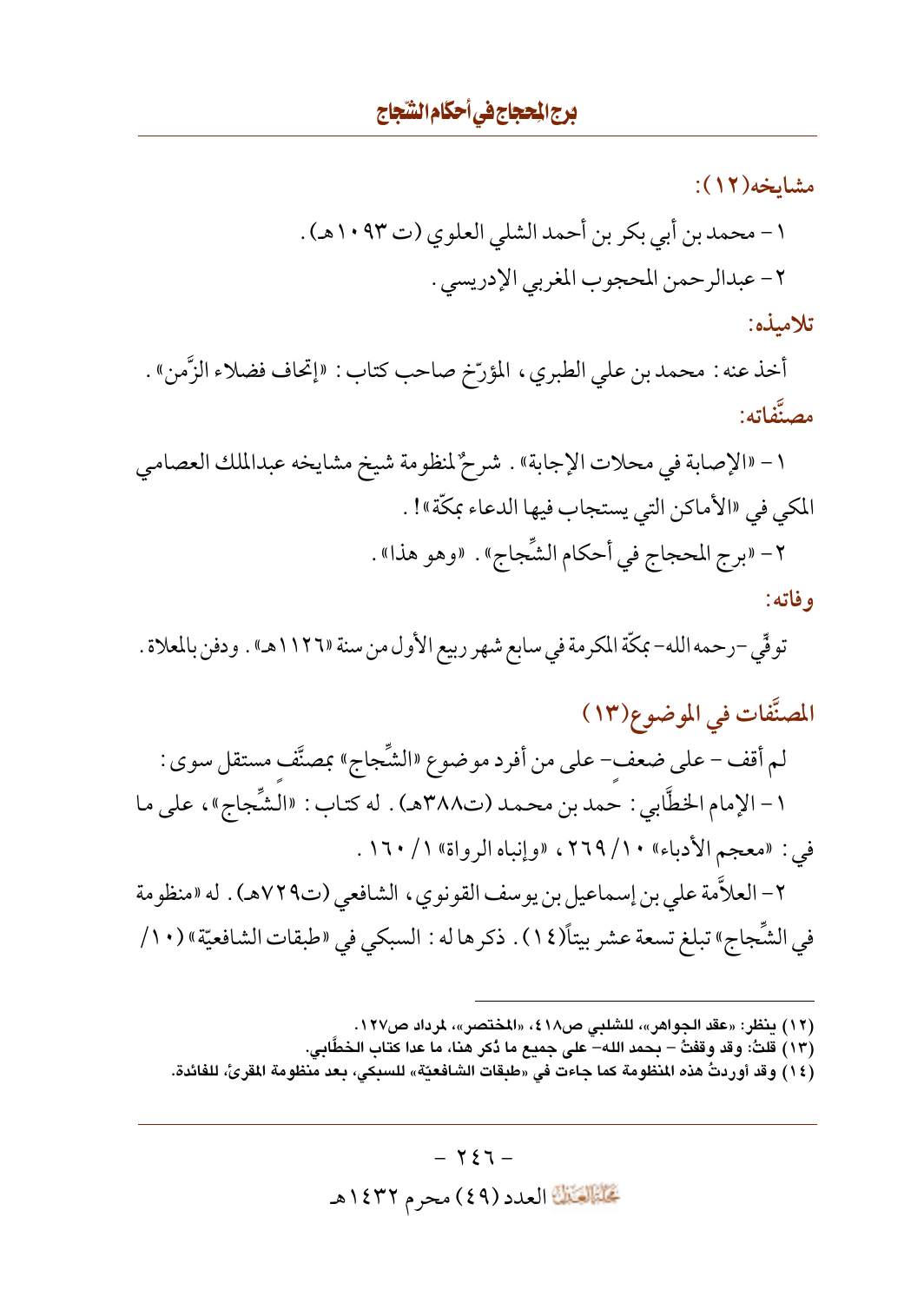### راشدبن عامرالغفيلي

١٣٥–١٣٦)، وذكَر أبياتاً منها الحافظ ابن حجر في «الدرر الكامنة» «٣/ ٩٦، ولها شرح يأتي ذكره .

٣- الشيخ محمد بن الحسين المرهبي ، اليمني (ت١١١٣هـ) ، له : «منظومة في أسامي الشَّجاجِ»، تبلغ ستَّة أبيات، ذكرها زبارة في «نشر العَرْف . . » ٢/ ٦٢١ .

٤- الشَّيخ محمَّد بن عثمان بن جلال الحكيم الشـافعـي (ت١٠٩٥ هـ تقريباً) . له : «إتحاف المحتاج بشرح منظومة الشَّجاج»(١٥) . وهو شرح بديع على «منظومة القونوي» المتقدّم ذكرها . فجاء كما قال الشارح : «فجاء بحمد الله شرحاً وافياً بالمرام، شافياً لذوي الأسقام، كافياً في حصول المقاصد لأولي الرغبات والأفْهام، مبيِّناً لمغلَّقاتَ معانيها، موضحاً لمشكلات مبانيها، لا طويلاً يحصل به الإملال، ولا قصيراً فيقع فيه الإخلال، بل مقتصلٌ خال من التعقيد، مجرَّد عمّا يوجب الإشكالَ والترديد . . » .

٥- الشيخ حسين بن إسماعيل جغمان الصنعاني (ت١٣٠٤هـ) . له : «منظومة في تقدير أروش الجنايات بالمثاقيل المعروفة»، وقد عبَّر عن العدد اللازم من المثاقيل في كل جناية بحروف أبجد المعروفة . وتقع في ثمانية عشر بيتاً .

٦- العلامة جمال الدين محمد بن على مطير اليمني . له مؤلَّفٌ في «تقدير الجنايات التي لا أرش لها مُقدَّرٍ» .

٧- العلامة محمَّد بن أحمد عبدالباري الأهدل الشافعي . له : «رسالة في تقدير الجنايات التي لا أرش لها مقدَّر » . وهي مطبوعة بمطبعة الترقي الماجدية بمكة المكرمة سنة ١٣٣١هـ. وتقع في (٨ صفحات).

٨- القاضي زكي الدين عبدالوهاب بن عبدالمحيط . له : «منظومة في تقدير الشَّجاج

(١٥) قيد التحقيق لديَّ، يسر الله إتمام ذلك.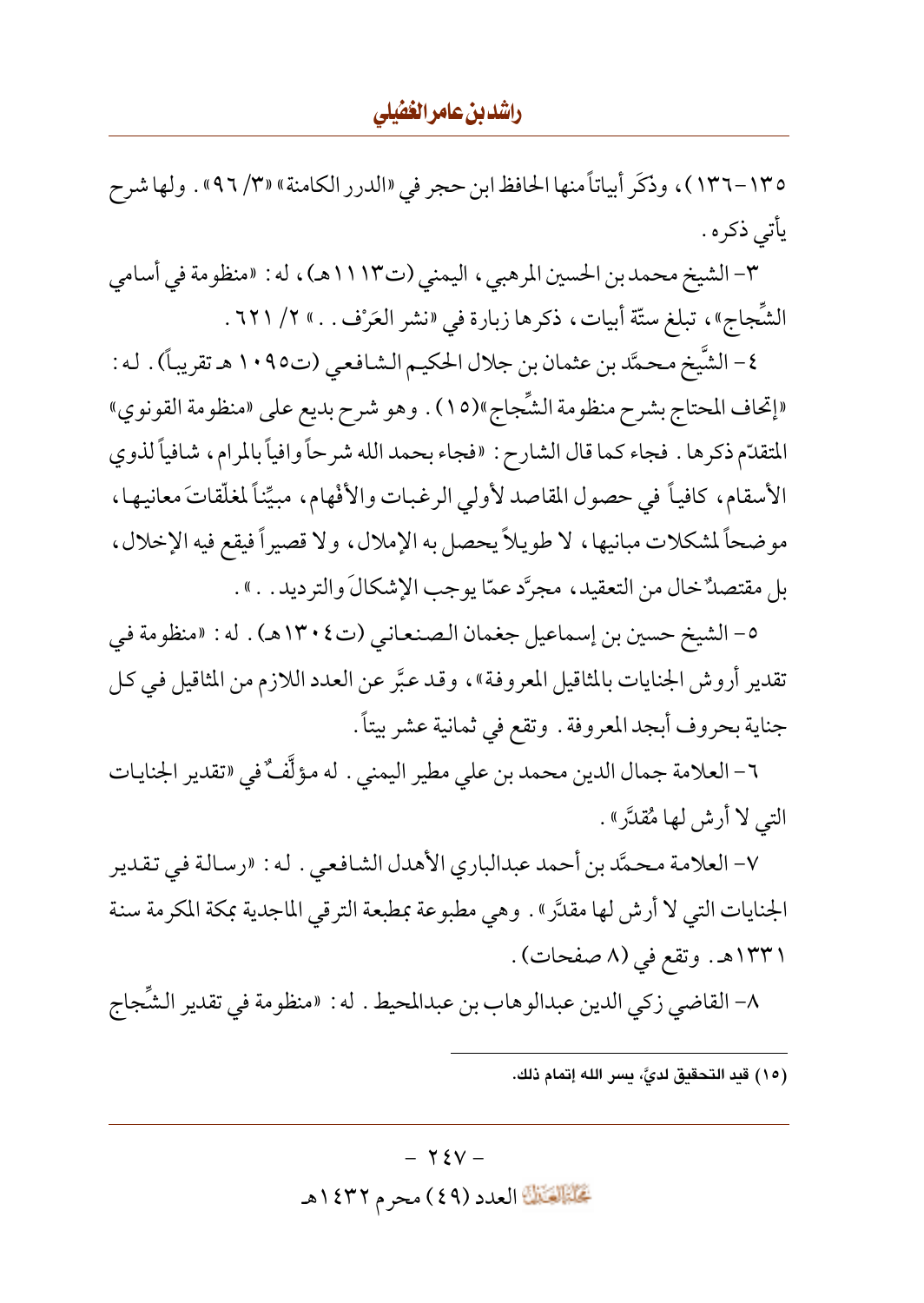بالإبل والمثاقيل». ومنها: ويقْصر في السمحاق من أرشها إبل وموضحــة فيها من الإبل خمـــــسةٌ ثلاثُ نياقٍ يُمضها العقل والنقل وفي ضربة من ضارب إن تلاحمت إلى أخر ما قال، وهي في تسعة أبيات. وصف النسخة الخطِّية تقع النسخة الخطية في ثلاث ورقات ونصف . - الخط: نسخ، واضح ومقروء. -الأسطر : ٣١سطراً. - مقاس الورقة : ٢٠ × ١٥سم. – الناسخ : محمد أمين الكوراني، المدنى، الشافعي . - تأريخ النسخ : الخميس ١٩ رجب سنة ١١١٥هـ. – مصورة من مكتبة الملك عبدالعزيز العامة بالمدينة النبوية ، على ساكنها أفضل الصلاة وأتم التسليم .

على طرّة المخطوطة، ما نصّه:

رأيت في الأصل للفاضل الأديب أحمد بن علاَّن المكّي، يمدح المؤلف بالنحو ، بيتين، هما قوله:

فلليسأت إدريسسألتلريسسه مـــــن رام علـــم النــــحو يحـــظ به ما مثله فسمى لطف تأنيسه ليــدرك الإعـراب مــن مــاجـد

> $- Y_{\epsilon} \wedge -$ تحليل العدد (٤٩) محرم ١٤٣٢هـ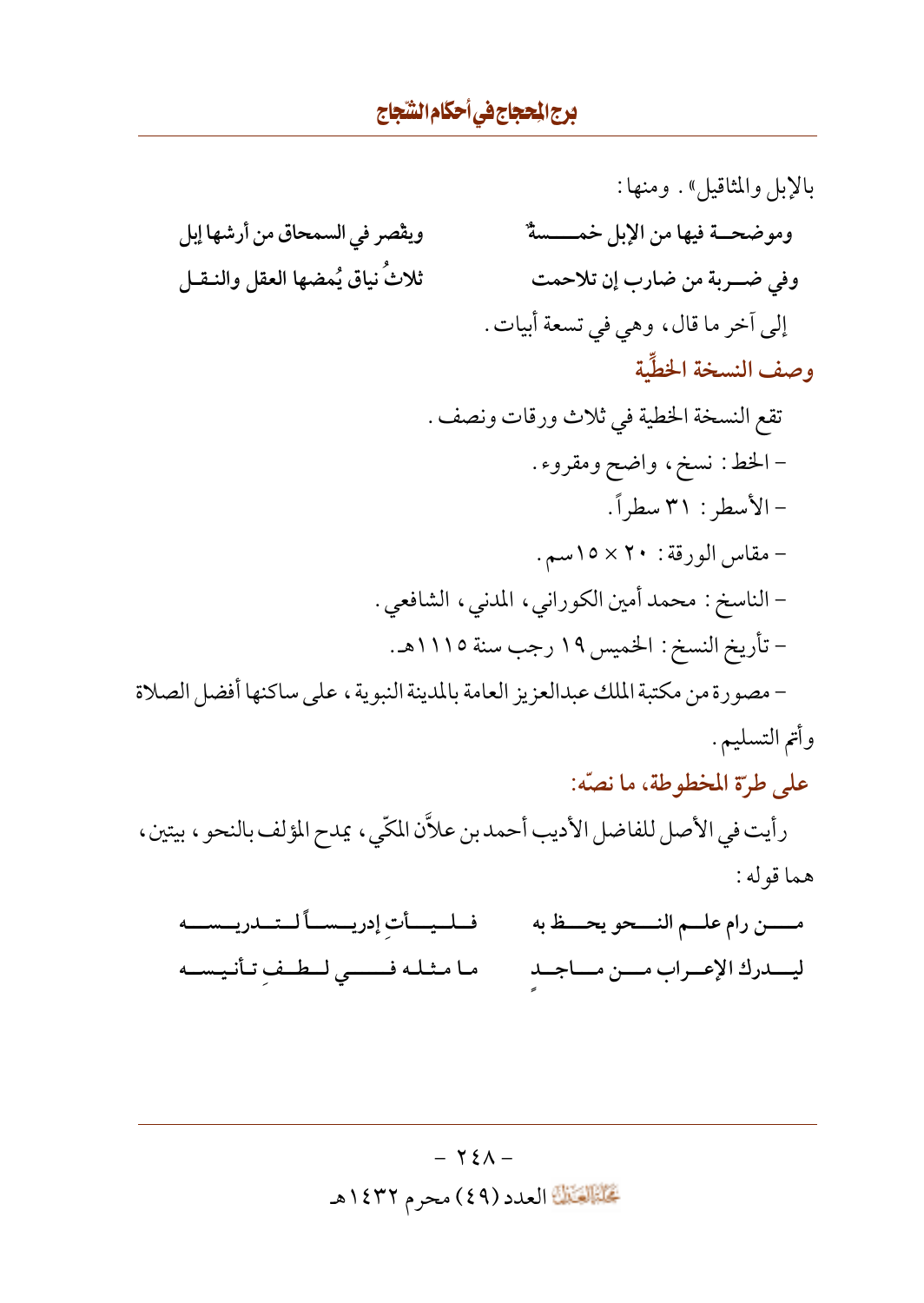را*شد بن عام*رال*خُفيلي* 

الصيغ العالم الغاصله الاه الشيخ ادرات والمخالفين<br>المآل الولد والمن الأوغالة صلا النسائف معجب منحها عفى الله عندة وتهالما الدينة ومثانيته ومستعطيه المرادين المجاهلة

صورة عن (طرة المخطوطة)

نصّ منظومة المقرئ اليمني(١٦) «في الشِّجاج وأسمائها»

| وأدْمتْ، وذات البضع مـا قـطـعـتْ لحمـاً   | ١– فحارصـةٌ شــــقت، وداميةٌ فرتْ       |
|-------------------------------------------|-----------------------------------------|
| وسمحاقها تُبق على عظمها وسما              | ٢- فإنْ هي غاصتْ فهي ذات تلاحم          |
| تليها، وذات الـنـقـل مـا نـقـلـتْ عظـمـاً | ٣- وموضحةٌ تكشـــف، وهامشة له           |
| فإنْ خرقته فهي دامــغــةٌ تُــسْـمـى      | ٤- ومأمــــومة مــــا أمَّ كيس دمــاغه  |
| من النفس نصف العشر واجعل كذا الهشما       | ٥- فموضحةٌ فيها القصاص وأرْشها          |
| وفي جمعـهـا عـشـرٌ ونصـفٌ ولا ظُلمـا      | ٦- وناقـلة أيضـــاً تســاوت أُروشها     |
| وما قبل هـذا لـلـحكومـة قـد يُنْـمـى      | ٧- ودامــــغةٌ، مأمــــومةٌ ثلث نفـــسه |

(١٦) يلاحظ القارئ الكريم أن هناك اختلافاً يسيراً بين نص المنظومة هنا وما ورد في الشرح، وهذا التفاوت لا يضر؛ فإنه لا يغير المعنى، والسبب أنني اعتــمـدتُ في إثبات نصّ المنظومة على مصدر آخر غير النســخــة الخطبة، والله الموفق.

> $\gamma$   $\xi$   $q$   $-$ تحليلات العدد (٤٩) محرم ١٤٣٢هـ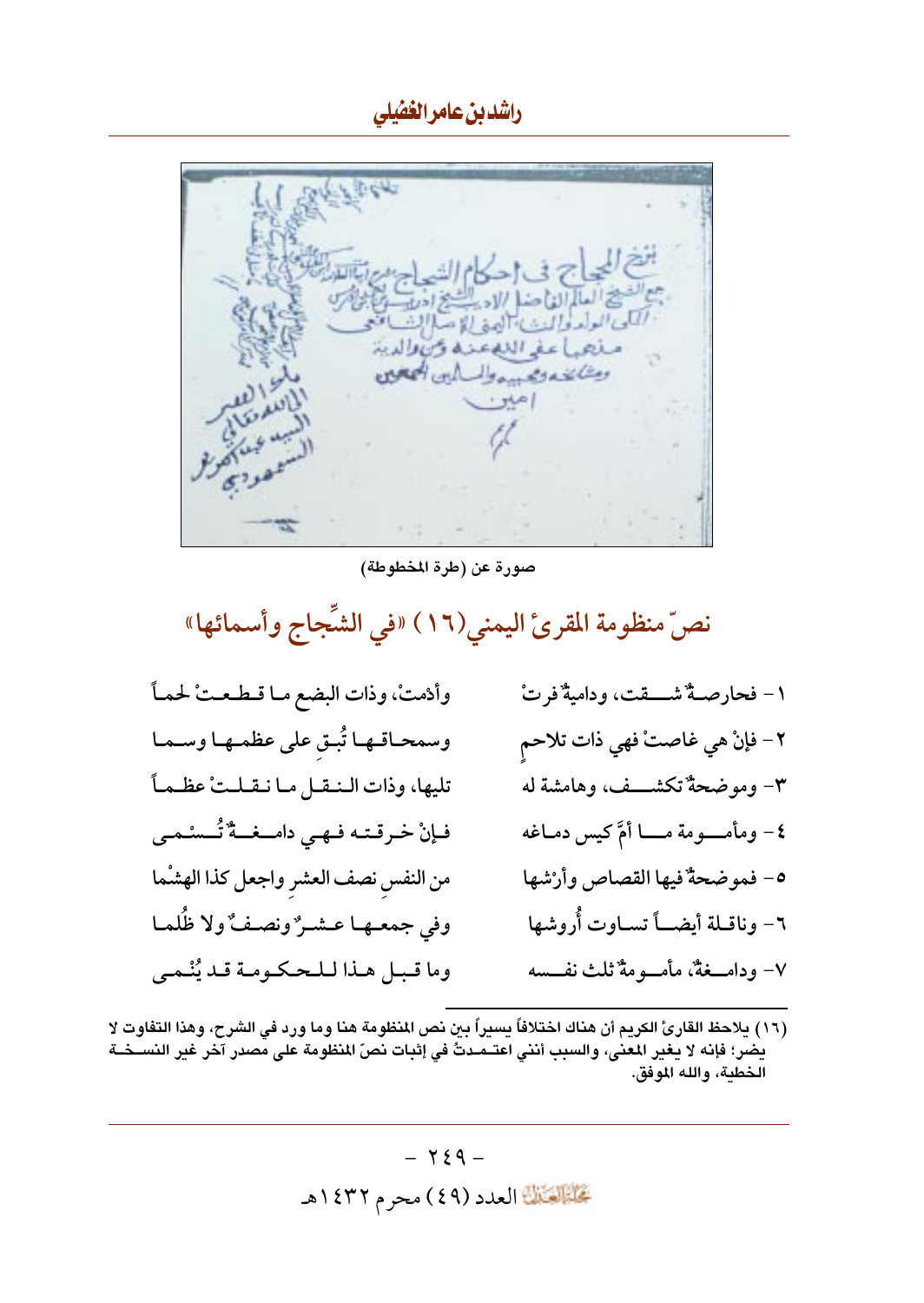منظومة القونوي في الشَّجاج

قال الحافظ السبكي في «طبقات الشافعيّة الكبرى» : أنشدنا الحافظ أبو المعالي محمد بن رافع ، بقراءتي عليه ، قال : أنشدنا قاضي القضاة علاء الدين القونوي، لنفسه، في الشِّجاج(١٧):

إذا رُمتَ إحصاءَ الشِّجاج فهاكَهَا مُنفَسَّرةً أستمتاؤُهنا مُتنوالينة فَحارصةٌ إنْ شقَّت الجللدَ ثمَّ مَا أسالَـتْ دَمـاً وهـيَ المُـسَـمَّـاةُ دامـيــهْ لها الغوْصُ فيه للَّتى مرَّ تاليَهْ وباضعَةٌ ما تقطعُ اللَّحمَ والَّتى وما بَعْدَها السِّمْحاقُ فافْهَـهْهُ واعْيَهْ وتلكَ لَها وصفُ التَّلاحُم ثابتٌ تكونُ وراءَ اللَّحْمِ للعَظْمِ غاشِيَه وقُلْ ذاكَ ما أفْضَى إلى الجللة الَّتى وَهاشِمَةٌ بالكَسْرِ للْعْظْمِ ناعِيَهْ ومُوضِحةٌ ما أوضَحَ العَظْمَ بادياً مُـنَـقّـلـةٌ نُـمّ الـتـى هـى آتـيَـــهْ وَمنْ بَعْدها ما يَنْقُلُ العَظْمَ واسْمُها وقـد بَقـيـتْ أُحْـري بهـا الـعَشْـرُ وافِيَهْ فَــمــأمُـومَــةٌ أَمَّــتْ مِــنَ الــرَّأسِ أمَّـهُ هيَ الأمُّ كِيسِسُ لللهِّماغِ وحاويَهْ فدامــغَـةٌ تـســمَـى بــحَـرْق جُــلَـيْـدة

(١٧) قلتُ: وقد أورد الحافظ ابن حجر العسقلاني بعض أبيات هذه المنظومة في كتابه «الدرر الكامنة ٩٦/٣»، في ترجمة القونوي، وقال: الأبيات أوردها في شرح الحاوي اهــ. أقول: وهذه المنظومة شرحها الشيخ محمد بن عثمان الحكيم الشافعي – (ت ١٠٩٥هـ) تقريباً – شرحاً بديعاً، وهي عندي قيد التحقيق، يسَّر الله إتمام ذلك.

> $-70+$ تَحَلَّمُ الْقَالِمَادِدِ (٤٩) محرِمِ ١٤٣٢هـ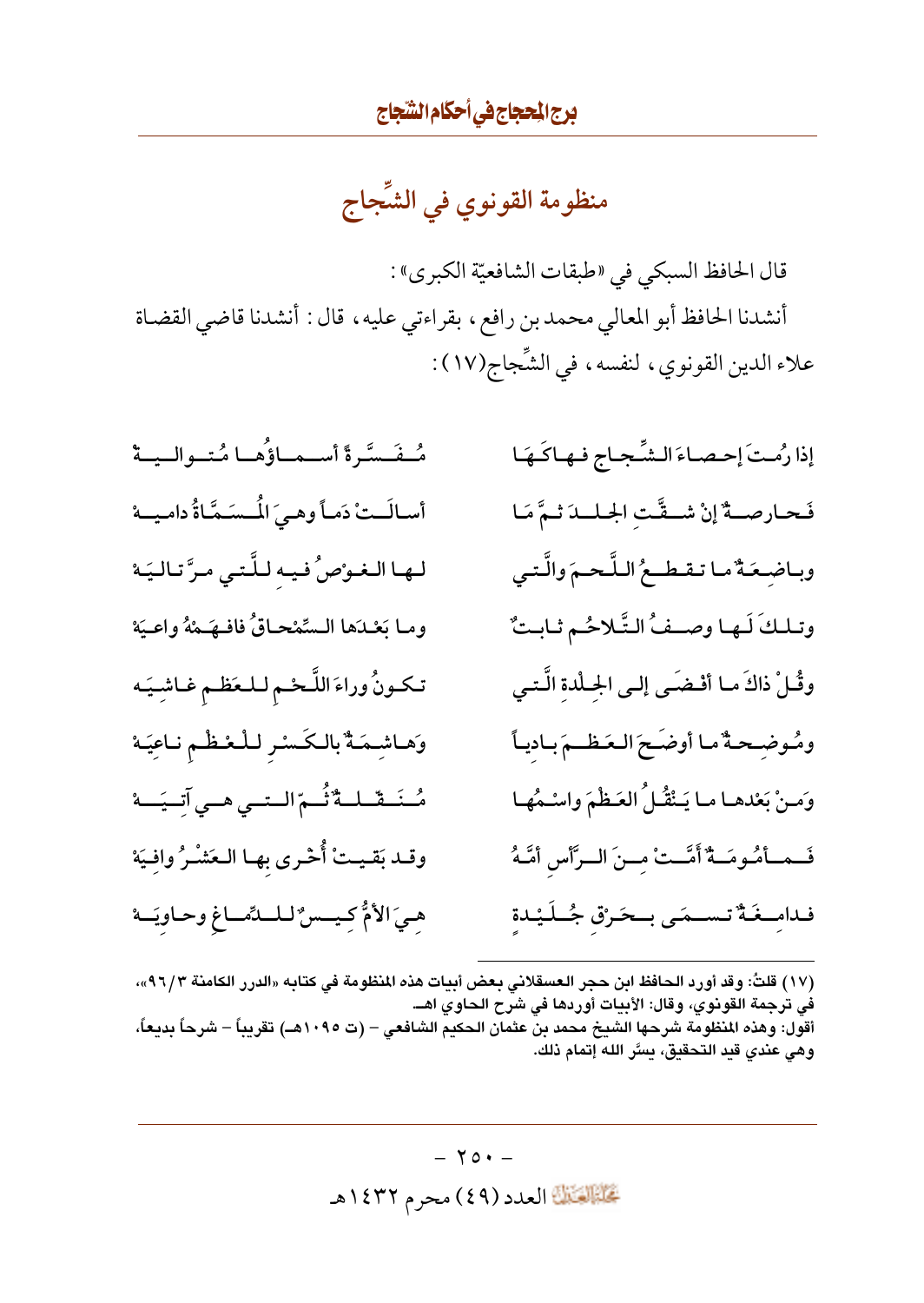تُردْ ضـبْطَ حُكـم الكلِّ فاسمـعْ مـقَاليهْ بِإيضـاحِ عـمْد فـالـقِصـاصُ وجـانِيَـه فلا عُشرَ في اسْتيفائها مُتكافيَهْ إلى المال فاڤلُر الأرْشَ ثانِيَهْ(١٨) فَتِلْكَ لِنَصْفِ العُشْرِ مِنها مُساويَهْ وزدْ لانْضمام بالحساب مُراعيَهْ تَـرْيـدُ عَـلَـيْـهِ نُــصُـفَـهُ إن تُـحـاشِـيَــهْ ودامِـغَةٌ مِـثْـلٌ لَـهَـا ومُكَـافِـيَـهْ لِتَلْنْفِيفِهِ كالجَزِّيوحى ملاقيَهْ وعُجْمَتِي الـعَجْمـاءُ في النَّـظْم بـاديَهْ

وَهِــذا هُــوَ المُشْـهُورُ فــى عَـدِّهـا وإنْ فَفي الخَمْسةِ الأولَى الْحُكُومَةُ ثُمَّ مَا وخُصَّتْ بهسذا المُوضِحاتُ بضَبْطِها وإنْ حَصَلتْ في غيْر عَمْد أَوْ انْتَهَتْ عَـلـى ديَّةِ الـنَّـفْس الَّتـي أُوضِـحَـتْ بِـهَـا وذا التَصَدْرُ أُرْسْ الهَشْم والنَّفْل مُفْرداً ففي اثْنَيْنِ منها العُشْرُ ثُمَّ لِثالِث ومأْمُومَةٌ فِيها مِن النَّفْس ثُلْثُها وقيملَ باأنْ للمدَّفع لَـيْسَ جِـراحَةٌ وقَلانَـجِزَ الَمَقْـصُودُ والْـعِـيُّ واضِـحٌ

(١٨) العجز غير مستقدم.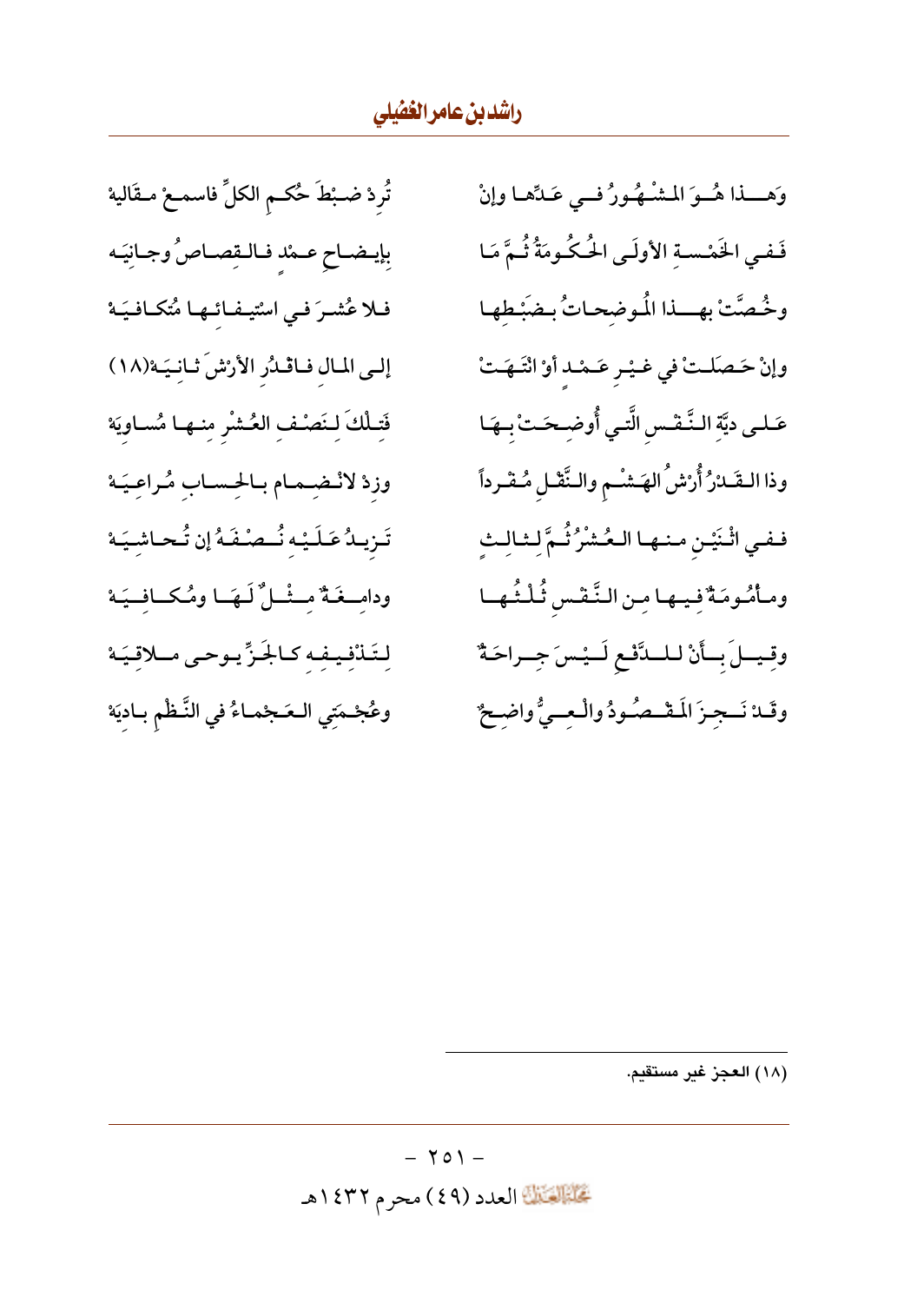بسم الله الرحمن الرحيم و به أستعين

الحمد لله الذي قدَّر الموت والأجل، وجعل أسباب ذلك على بعض أيدي خلقه وكتبه في الأزل(١٨) . وأوجب على من تعمد القصاص ، فمن لم يطع فهو أثم وعاص ، ويقاد يوم لا مناص ؛ فمن عاند وأواه فجزاؤه الويل ومأواه .

والصلاة والسلام على المعصوم الخاتم، وعلى أله وصحبه، ما محا الله عقاب ذوى الجرائم .

- $:(\Upsilon\cdot)\cup$ ويعد
- فهذا شرح لطيف على أبيات العلامة إسماعيل بن أبي بكر المقرئ اليمني ، في الشَّجاج . وهي عشرة على ما في النظم . وسميته : برج المحجاج(٢١) في أحكام الشِّجاج وليعلم –أولاً– أن الشِّجاج في الرأس والوجه– بكسر الشين : جمع شَجَّة– بفتحها ، وهو : جُرِحٌ فيهما أما في غيرهما فتسمَّى جرحاً لا شَجَّة . ويقال في شَجَّهُ : يَشُجُّهُ ويشجُّه– بضمّ الشين وكسرها– شَجّاً . فهو مشجوجٌ وشجيج . والجارح: شاجٌّ – بتشديد الجيم− .
	- (١٩) الأزل–بالتحريك–: القدم. قال أبو منصور: ومنه قولهم: هذا شيء أزلي، أي قديم.
- وذكر بعض أهل العلم أن أصل هذه الكلمة قولهم للقديم: لم يزل. ثم نسب إلى هذا؛ فلم يستقم إلا بالاختصــار، فقالوا: يزلي. ثم أبدلت الياء ألفاً لأنَّها أخف، فقالوا: أزلي.[لسان العرب: أزّل].
- ( ٢٠ ) «وبعدُ» و«أمَّا بعدُ»: فيهما رسائل مفردة فرغتُ من تحقيق بعضها. (٢١) المحْجاج: المسْبار. وحَجَّ الجَرح: سَبَره ليعرف غَوْره. والحَجج: الجراح المسبورة. وقيل: حججتُها: قستُها. وحَجَجْتُه حَجًّا فهو حجيج: إذا سَبَرْتَ شَجَّته بالميل لتعالجه.[لسان العرب: حَجَجَ].

 $-$  ۲٥۲ $-$ تَحَلَّمُ الْقَالِمَادِدِ (٤٩) محرِمِ ١٤٣٢هـ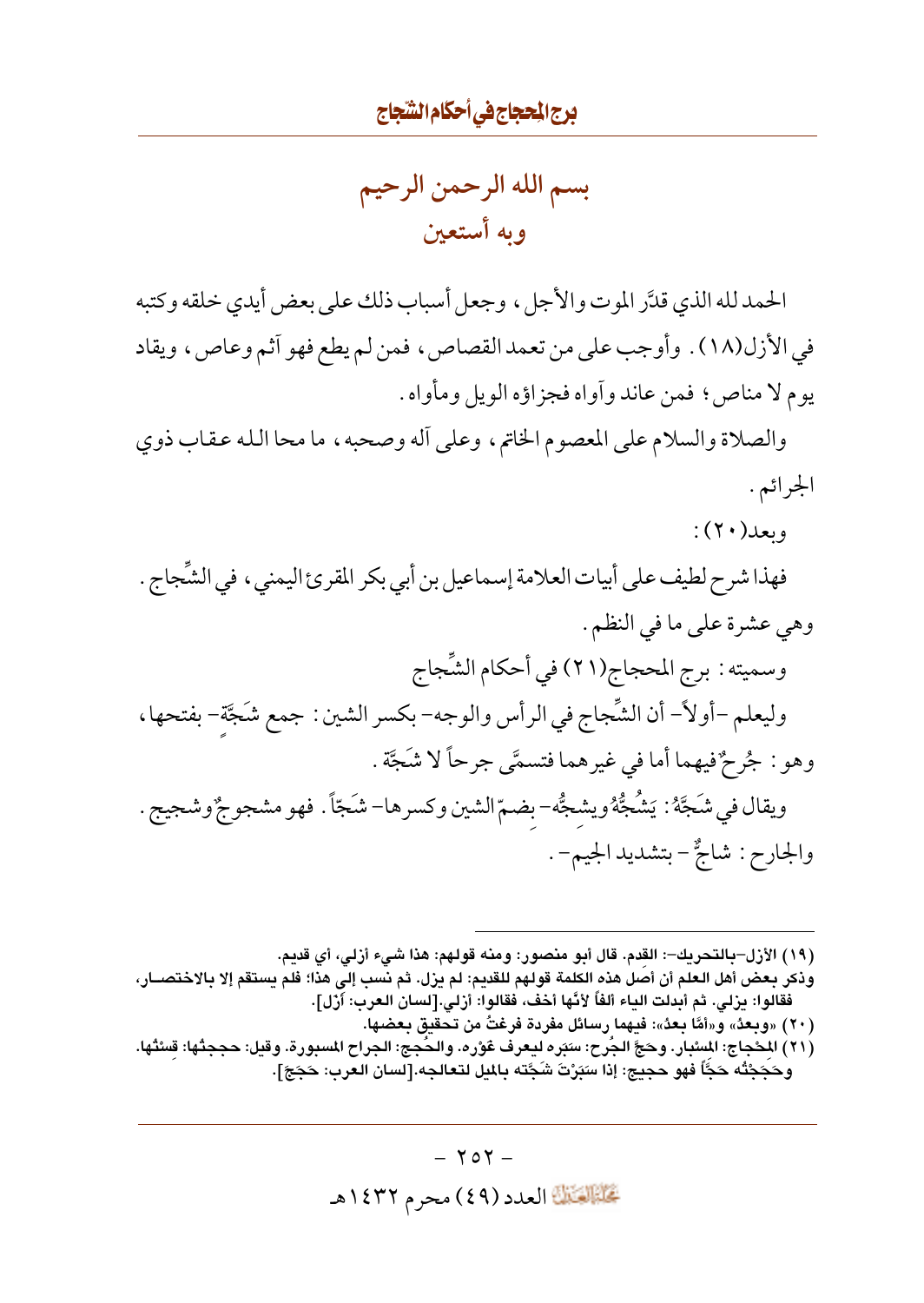[الحارصة](٢٢) فالأولى من العَشْر : «فحارصةٌ» : أي : بالفاء في ابتداء الكلام، وفيه توقَّفٌ. ويحتمل : أنه عطفٌ على مقدر ؛ وتسمى فصيحة(٢٣)، نحو قوله تعالى : ﴿وَمَنِ كَانَ مَرِيضًا أَوْ عَلَىٓ سَفَرٍ فَعلَّةً مّنْ أَيَّام أُخَرَ ۚ ۞۞۞ ﴾(٢٤)، أي : «فأفطر ؛ فعدةٌ» . ويحتمل : في جواب شرط مقدَّر ؛ وتسمى – أيضاً – فصيحة . أي : أعلم أنَّ أحكام الشِّجاج : فحارصةٌ. . . إلى اَخره، على الأوَّل . أو : إذا أردت معرفة أحكام الشِّجاج : فحارصةٌ. . . إلى آخره، على الثاني .

[أسماؤها ومعناها]:

(٢٢) عن الحارصة يُنظر: «الصحاح» «حرص ٣ / ١٠٣٢»، «أساس البلاغة» «حَرَصَ» ص١٢٢»، «غريب الحديث» لأبي عبيـد ٣ / ٧٤ ، «المنتخـب» ٢ / ٤٨٣، «خلق الإنسان» لثــابـت ص٨٨، «نظام الـغريـب» ص٥٤ ، «النظـم المستعذب» ٢ /٢٣٨، «تاج العروس» «حرص ٤ /٣٧٨»، «غاية الإحسان» ص٨٦، «الزاهر» ص٤٨٠. وينظر أيضــاً: «المغنــي» ١٢/ ١٧٥، «حاشية الــروض» ٢٦٨/٧، «المهدَّب» ١١١/ ، «تحفة المحتــاج» ٨م١٥؛ ٤، «نهاية المحتاج» ٢٨٣/٧، «البيان» ٣٦٠/١١، «النّجم الوهاج» ٣٨٤/٨، «تبيين الحقائق» ١٣٢/٦، «بدائــع الصنائع» ١٠/ ٤٧٥٩، «حاشية الدسوقي» ٤/ ٢٥١، «نتائج الأفكار» ١٠/ ٢٨٤. (٢٣) أي الفاء، سميت بذلك، لأنها تفصح وتكشف عن الكلام المحذوف. (٢٤) سورة البقرة: الآية «١٨٥». (٢٥) وبعض كتب الفقه تذكرها بالخاء المعجمة: «خارصة»، والله أعلم. انظر: «البيان»، للعمرانـي ١٦٠/١٦١، «بدائع الصنائع» ١٠/ ٤٧٥٩.

> $-704$ تحليله الله العدد (٤٩) محرم ١٤٣٢هـ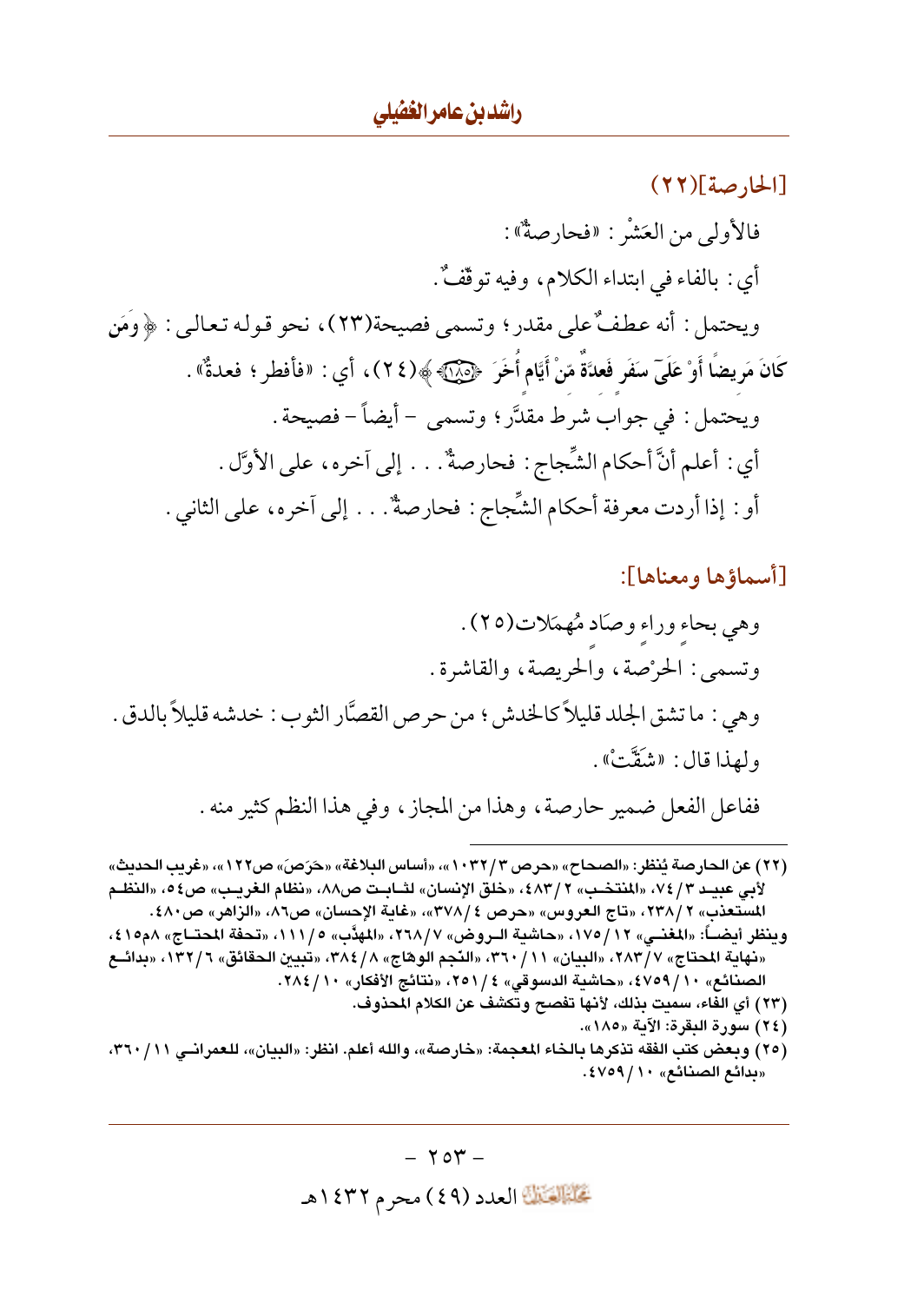[اللآامية ومعناها](٢٥)

الثانية : قوله : (ودامية) – بتخفيف الياء – ، (فَرَتْ) – بتخفيف الراء [أي الجلد] – : شقَّته [لكن] بزيادة .

قولـه : (وأدْمَتْ) : أي : تُدمي الشتّ بلا سيلان دم، أو مع سيلانه . وهو ظاهر كـلام الناظم، حيث جَعَلَ الشَّجاجِ عشرة . والصواب أنَّها التي تشقَّ الجلْد بلا سيلان ، وإلا فهي الدّامعة -بعين مهملة- . وبهذا تبلغ الشَّجاج إحدى عشرة .

#### [الباضعة ومعناها](٢٦)

الثالثة : ما ذكَرها بقوله : (وذاتُ البَضْع) . أي : صاحبة البَضْع- بفتح الباء الموحدة ، وبالضَّاد المعجمة الساكنة ، ثم مُهْملة- . ويقال لها : الباضعة ، وهي «ما قطعت لحماً» . أي التي قطع اللحم بعد الجلد، أي تشقه شقاً خفيفاً، من : بضع إذا قطَع(٢٧).

- (٢٥) عن الداميـــة يُنظر: «الصحاح» «دمــا ٢٣٤١/٦»، «أساس البلاغة» «دمي ص١٩٦»، «القاموس المحيــط» «الدم ٤ / ٣٢٩»، «غريب الحديث» ٧٧/٣، «خلق الإنسان» لثابـت ص٥٠، «نظام الغريب» ص٤٥، «الزاهر» ص٤٨٠، «غاية الإحسان» ص٨٦.
- وينظر أيضاً: «المغنى» ١٢ / ١٧٦، «المهدَّب» ٥ / ١١١، «تحفة المحتاج» ٨ / ١٥؛ ، «نهاية المحتاج» ٢٨٣/٧، «البيان» ٣٦١/١١، «النَّجم الوهاج» ٨/ ٣٨٥، «بدائع الصنائع» ١٠/ ٤٧٥٩، «شرح الدردير» ٤ / ٢٥١، «الخرشي» ٨/ ١٥، «تبيين الحقائق» ٦ / ١٣٢، «نتائج الأفكار» ١٠ / ٢٨٥.
- (٢٦) عن الباضعة يُنظر: «الصَّحاح» «بضَعَ ٣/١٨٦)»، «أساس البلاغة» «بضع ص٤١»، «القاموس المحيط» «البضع ٣/ ٥»، «غريب الحديث» ٣/ ٧٥، «المنتخب» ٢ / ٤٨٣، «خلق الإنسان» لثابت ص٨٨، «نظام الغريب» ص٤ه، «النظم المستعذب» ٢ /٢٣٨، «الزاهر» ص٤٨٠، «غابة الإحسان» ص٨٦.
- وينظر أيضاً: «المغني» ١٢ / ١٧٥، «المهدَّب» ١١١/ «تحفة المحتاج» ١/ ٤١٥، «نهاية المحتاج» ٢٨٣/٧، «البيان» ٣٦١/١١، «النَّجم الوهاج» ٨/ ٣٨٥، «شرح الدردير»، ٤/ ٢٥١، «الخرشي» ٨/ ١٥، «بدائع الصنائع» ١٠/ ٤٧٥٩، «تبيين الحقائق»، ٦ / ١٣٢، «نتائج الأفكار» ١٠ / ٢٨٥.
- (٢٧) والبَضْعة: القطعة من اللَّحم. قال عليه الصَّلاة والسَّلام: «فاطمة بَضْعة منِّى». [البخارى ٣٧١٤، ومسلم  $-17229$

 $-702-$ تَحَلَّمُ الْقَالِمَادِدِ (٤٩) محرِمِ ١٤٣٢هـ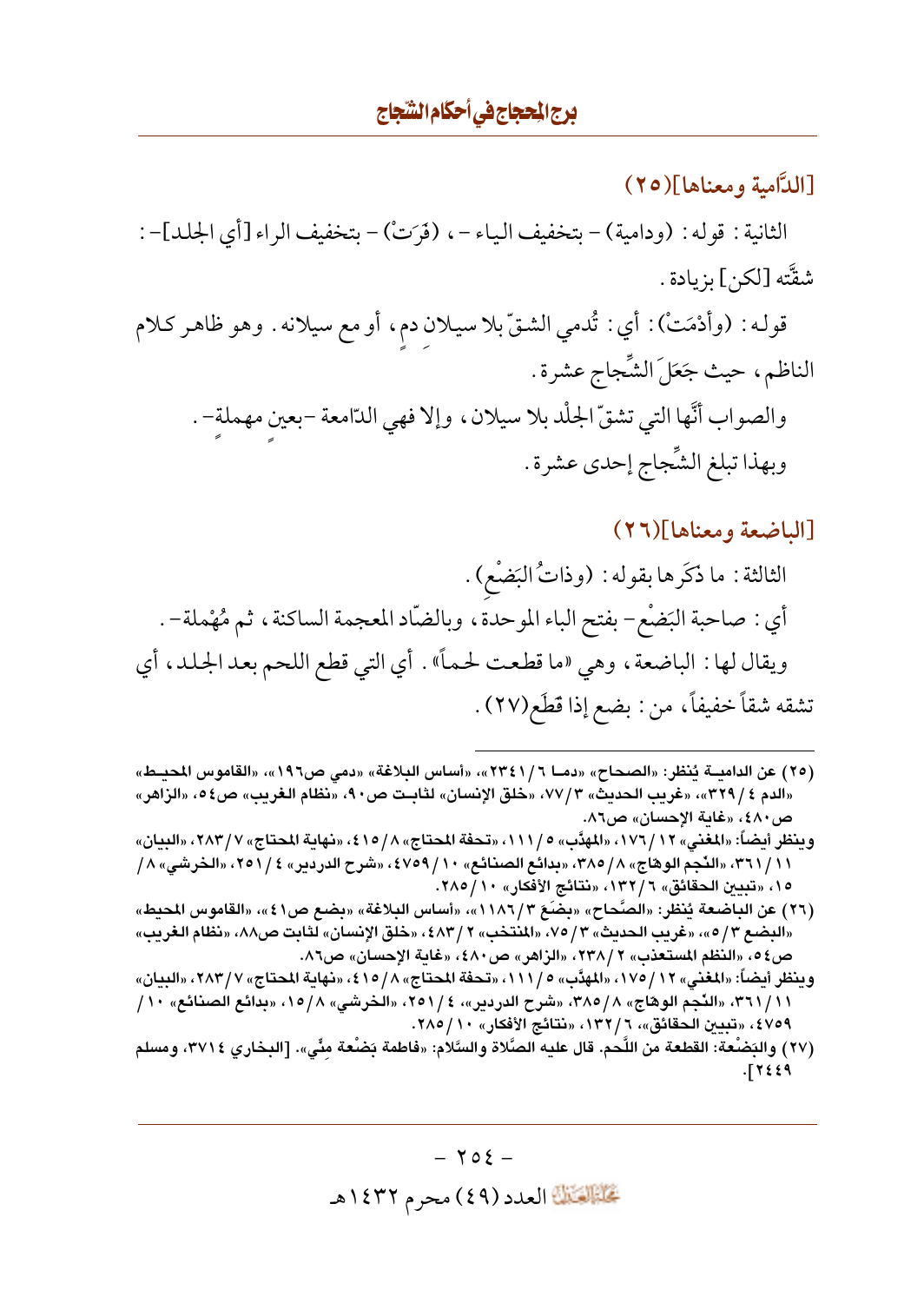### [الغائصة ومعناها](٢٨)

الرابعة : ما ذكره بقوله : (فإن هي غَاصاً) : (هي) : فاعلِّ لفعل مضمر يفسره : (غاصَتْ)» ، يعود على المتلاحم المفهوم من السِّياق اللاحق، ويصحّ عود الضمير على (ما) الموصولة .

وفي «الصَّحاح»(٢٩): الغَوْص : النزول تحت الماء . وقد غاص في الماء . والهاجم على الشيء غائصٌ. والغوّاصُ: الذي يغوص في البحر على اللؤلؤ . وفعْلُهُ: الغيَاصَةُ، انتهى . (فهي ذاتُ تَلاحُم)» : بالحاء المهملة ، أي : صاحبة تلاحم تغوصُ في اللَّحْم ولا تبلغ الجلدة بعده . سُميتْ بما تؤولُ إليه من التلاحم؟ تفاؤلأ(٣٠) .

(فهي) مبتدأٌ. «ذات تلاحم» خبَره . والضمير يعود على «ما» الموصولة . والجملة محلّها جزم جواب الشرط .

## [السِّمْحاق ومعناه](٣١)

- (٢٨ ) عن الـفـائصـة يـنـظر: «الـصَّحـاح» «غوص ٣ /٤٧ : ١ »، «الـزاهر» ص٤٨٠ ، «غريب أبـي عبيد» ٣ /٧٥، «نظام الغريب» ص٤٥، «المنتخب» ٤٨٣/٢، «النظم المستعذب» ٢ /٢٣٨، «غاية الإحسان»، ص٨٦.
- ويُنظر أيضاً: «المغنى» ١٧٦/١٢، «المهدَّب» ٥/ ١١١/ «تحفة المحتاج» ٨/ ٤١٥، «نهاية المحتاج» ٢٨٣/٧، «شرح الدردير» ٤ / ٢٥١، «الخرشي علي مختصر خليـل» ١٥/٨، «بدائع الصنائع» ١٠/ ٤٧٥٩، «تبيين الحقائق» ٦ / ١٣٢، «نتائج الأفكار» ١٠ / ٢٨٥. «البيان» للعمراني ٢١ / ٣٦١، «النَّجم الوهّاج» ٣٨٥/٨.
	- (۲۹) ۱۰٤۷/۳ «غَوَص».
	- (٣٠) وقد تُسَمَّى: اللاحمة. [النَّجم الوهاج ٢٨٥/٨].
- (٣١) عن السِّمْحاق يُنظر: «الصَّحاح» «سحق ٤ / ٤٩٥»، «خلق الإنسان» لثابت ص٨٩، «غريب الحديث» لأبي عبيد ٣/ ٧٥، «نظام الغريب» ص٤٥. «المنتخب» ٢ / ٤٨٣، «النظم المستعـذب» ٢ / ٢٣٨، «الرَّاهر» ص٤٨٠، «غاية الإحسان» ص٨٦. وينظر أيضاً: «المغنـي» ١٢/ ١٧٥، «حاشية الروض» ٢٦٩/٧، «المؤدِّب» ١١١/٥، «تحفة المحتاج» ٤١٥/٨، «نهاية المحتــاج» ٢٧٣/٧، «البيان» ٣٦١/١١، «النَّجم الوهاج» ٣٨٥/٨، «تبيين الحقائق» ٦ / ١٣٢، «بدائع الصنائع» ١٠ / ٤٧٥٩، «نتائج الأفكار» ١٠ / ٢٨٥.
- (٣٢) ومن أسمائها: الملْطا، والملْطاة، واللاطية. قال أبو عُبيد: وهي التي جاء فيها الحديث: «يُقْضي في الملْطا بدمها». قال: يعني أنَّه يحكم بمبلغ الشَّجّة ساعة شــجّ ولا يُسْتأنى بها، وسائر الشجاج يُستأنى بها حتى يُنظر إلى ما يصير أمرها ثمّ يحكم فيها حينئذ اهـــ) [غريب الحديث» ٣/ ٧٥–٧٧، «المنتخب» ٢ / ٤٨٣، «خلق الإنسان» ص٨٩».

 $-700-$ تحليله الله العدد (٤٩) محرم ١٤٣٢هـ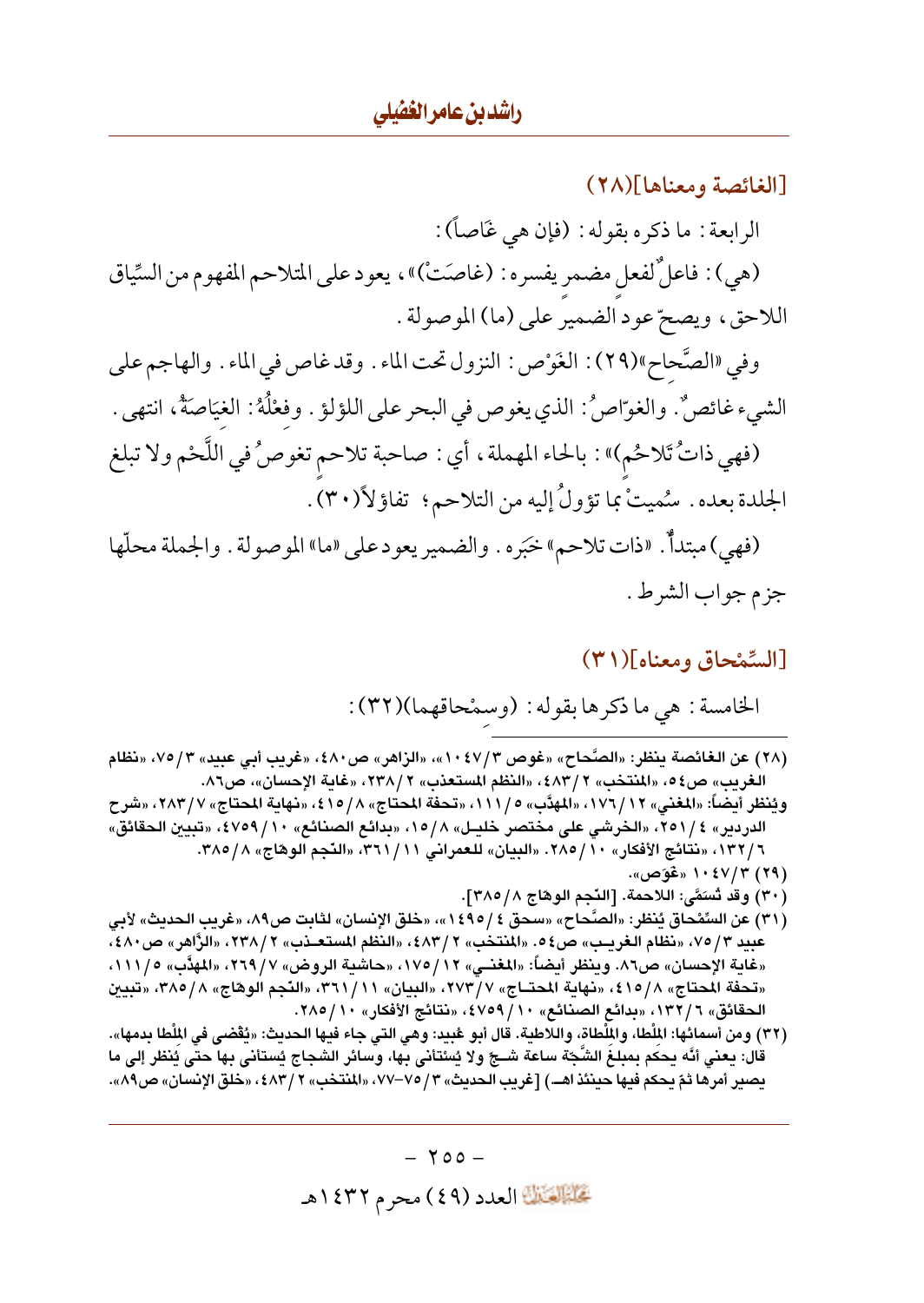بكسر السين المهملة وبالحاء المهملة، أي سمحاق الشِّجاج أو الجراحات . وإن كان الضمير لـم يَعُلْ لمذكور ، فهو عائد لمعلوم، نحو قوله تعالىي : ﴿ وَلَأَبَوَيْهِ لَكُلِّ وَاحِد ﴿ آيَا ﴾ (٣٣). وفيه تسامح مع ذلك . ويصحّ عَوْد الضمير على «ما» الموصولة من قوله : (ما قَطَعَتْ لحماً)، وهو أَوْلِي . (ثُبْقٍ) : بضم التاء المثناة فوقٍ، ثم موحَّدةٌ ساكنةٌ قبل القاف المكسورة . (على عَظْمه) : أي الشخص المعلوم من الكلام السابق واللاحق . ويَصح عَوْد الضمير على الرأس والوجه، على تأويل الضمير بالمذكور المعلوم. (وَسْماً): أي علامةً. من الوَسْم وهو العلامة(٣٤). أي : ثُبْقي الجلدة التي بين اللَّحم والعَظْم ، على تسميتها بالسِّمْحاق . وتُسَمَّى أيضاً الجلدة بالسِّمحاق حقيقة، من سماحيق البطن وهو الشَّحم الرقيق، وكل جلدة رقيقة تُسَمَّى سمْحاقاً(٣٥). وفي «الصَّحاح»(٣٦) : والسِّمْحاق قشْرة رقيقة فوق عظم الرأس ، وبها سُمِّيَتْ الشَّجة إذا بَلَغتْ إليها سمْحاقاً(٣٧) .

(٣٣) سورة النساء: الآية١١. (٣٤) انظر: «لسان العرب» «وَسَم». (٣٥) قال كراع: «السَّمْحاق: هي التي بينها وبين العظـم ڤشَيْرة رقيقة، وكل قشرة رقيقة فهي: سمْحاق؛ ومنه قيل: في السَّماء سماحيق منَّ عَيْمٌ، وعلى تَرْب الشاة سماحيقٌ من شَحْم اهــ. [«المنتخب» ٢ /٤٨٣]. وانظر: «غريب الحديث» لأبي غبيد ٧٥/٣. (٣٦) فائدة في ضبط صاد «الصَّحِاح»: قال السيوطي: قال أبو زكريا التبريزي اللّغوي: يُقال: كتاب الصِّحاح – بالكسر – هو المشهور، وهو جُمعُ «صحيح» كظريف وظراف. ويُقال: الصَّحاح– بالفتح– وهو مفرد نعت، كصحيح اهــ. [«مُرْهر» ١ /٩٧]. وانظر: «الإفادات والإنشاءات» للشاطبي ص٤١، ومقدمة الصِّحاح للعطار. (٣٧) الصَّحاح «سحق ٤ / ١٤٩٥».

> $-707-$ تَحَلَّمُ الْقَالِمَادِدِ (٤٩) محرِمِ ١٤٣٢هـ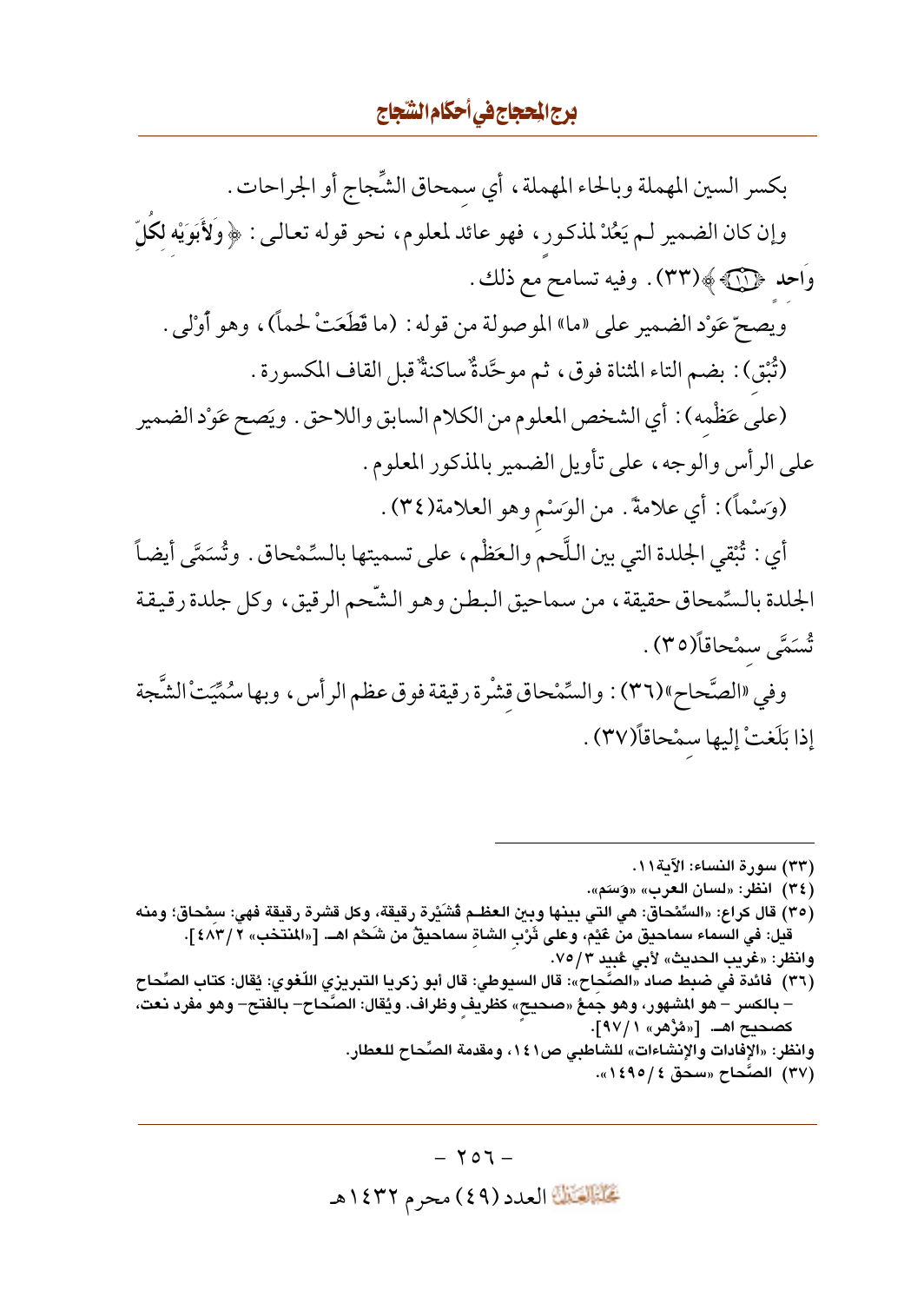راشدین عامر الغفیلی

وهذه الخمسة، بل الستة(٣٨) ليس فيها قصاصٌولا دية(٣٩)؛ بل حكومة(٤٠)، كما يأتي في النَّظم .

# [المُوضحة ومعناها](٤١)

السادسة : هي ما ذكرها بقوله : (ومُوضحة) : ولو بغَرْز إبرة ما، أي : تُوضح العظم بعد خرق تلك الجلدة، أي : تكشفه بحيث يُقرع -أي العَظْم- بنحو إبرة وإن لم يُرَ العظم(٤٢). ولهذا قال : (تُنْقيِ) أي تكشف، بضم التاء الْمُثَّاة فوق، وبفتحها، ثمَّ نون ساكنة ثمّ قاف، ويحتمل أن يكون بالفاء .

وفي «إشارات المنهاج»(٤٣) لابن الملقِّن(٤٤): الموضحة : بضم الميم وكسر الضاد

(٣٨) وهي: الحارصة، الدامية، الدامعة، الباضعة، الغائصة، السمحاق.

(٣٩) فالقصاص في الموضحة فقط، لتيسِّر ضبطها واستيفاء مثلها، وادَّعي المتولِّي الإجماع في ذلك.

- وروى طاووس: أنَّ النَّبي صلى الله عليه وسلم قال: «لا قصاص فيما دون الموضحة من الجراحات»، [البيهقي في «السنن» ٨٣/٨، وعبدالرزّاق برقم «١٧٣١٦» من «النجم الوهاج» للدميري ٣٨٦/٨].
- (٤٠) الحكومة: أن يُقوَّم المجنى عليه كأنَّه عَبْدٌ لا جناية به، ثم يقوَّم وهي به قد بَرئتْ، فما نقصته الجناية فله مثله من الدية. «مختصر الخرقي» مع «المغني» ١٢/ ١٧٨/ ».
- (٤١) عن الموضحة يُنظر: «الصَّحاح» «وَضَح ١ / ٤١٦»، «القاموس» «وَضَح ١ / ٢٥٥»، «أساس البلاغة» «وضح ص/ ٦٧٩»، «خلق الإنسان» لثابت ص٨٩، «غريب الحديث» لأبي عُبيـد ٧٦/٣، «المنتخب» ٢ /٤٨٣، «نظام الغريب» للربعي ص٥٥، «غاية الإحسان» ص٨٧.
- ويُنظر أيضــاً: «المغنى» ١٢/ ١٥٨, ١٧٦، «حاشية الــروض» ٧/ ٢٧٠، «المهدَّب» ٥/ ١١١, «البيان» ١١/ ١/ ٣٦١، «النَّجم الوهاج» ٢٨٥/٨، «تحفة المحتاج» ٨/ ٤١٥، «الوسيط» للغزالي ٣٣٣/٦، «نهاية المحتاج» ٧/ ٢٨٣، «شرح الدردير» ٤ / ٢٥١، «الخرشي علي مختصر خليل» ١٤ / ١٤ ، ١٥، «بدائع الصنائع» ١٠ / ٤٧٥٩، «تبيين الحقائق» ٦ / ١٣٢، «نتائج الأفكار» ١٠ / ٢٨٥.
- (٤٢) قال الدميري في «المنهاج»: يُقال: وَضَح الأمرُ وضوحاً: إذا تبيَّن، وهذا يقتضى اعتبار ظهوره، وليس كذلك، بل لو غرز ميلاً حتى انتهى إلى العظم وسلَّه.. فهي «موضحة» على المذهب، كما قاله الرافعي...
- (٤٣) كتاب «الإشارات إلى ما وقع في المنهاج من الأسماء والأماكـن والـلّـفات». وَضَعه ابن الملـقَن على كتــاب «منهاج الطالبين» للإمام النووي. والكتاب لا يزال مخطوطاً، ولديَّ صورتان لنسختين من الكتاب.
- (٤٤) عمر بن على بن أحمد بن محـمَّد الأنصاري، الشافعي. وُلد سنــة ٧٢٣هــ، وتوفي سنة ٨٠٤هــ. مؤلَّفاتــه كثيرة في الحديث والتراجم والفقه والنَّحو، منها: «المقنع في علوم الحديث» «ط»، «التوضيح لشرح الجامع الصحيح» «ط». [معجم المؤلِّفين ٢ / ٥٦٦].

 $\gamma$  ov  $-$ تحليله الله العدد (٤٩) محرم ١٤٣٢هـ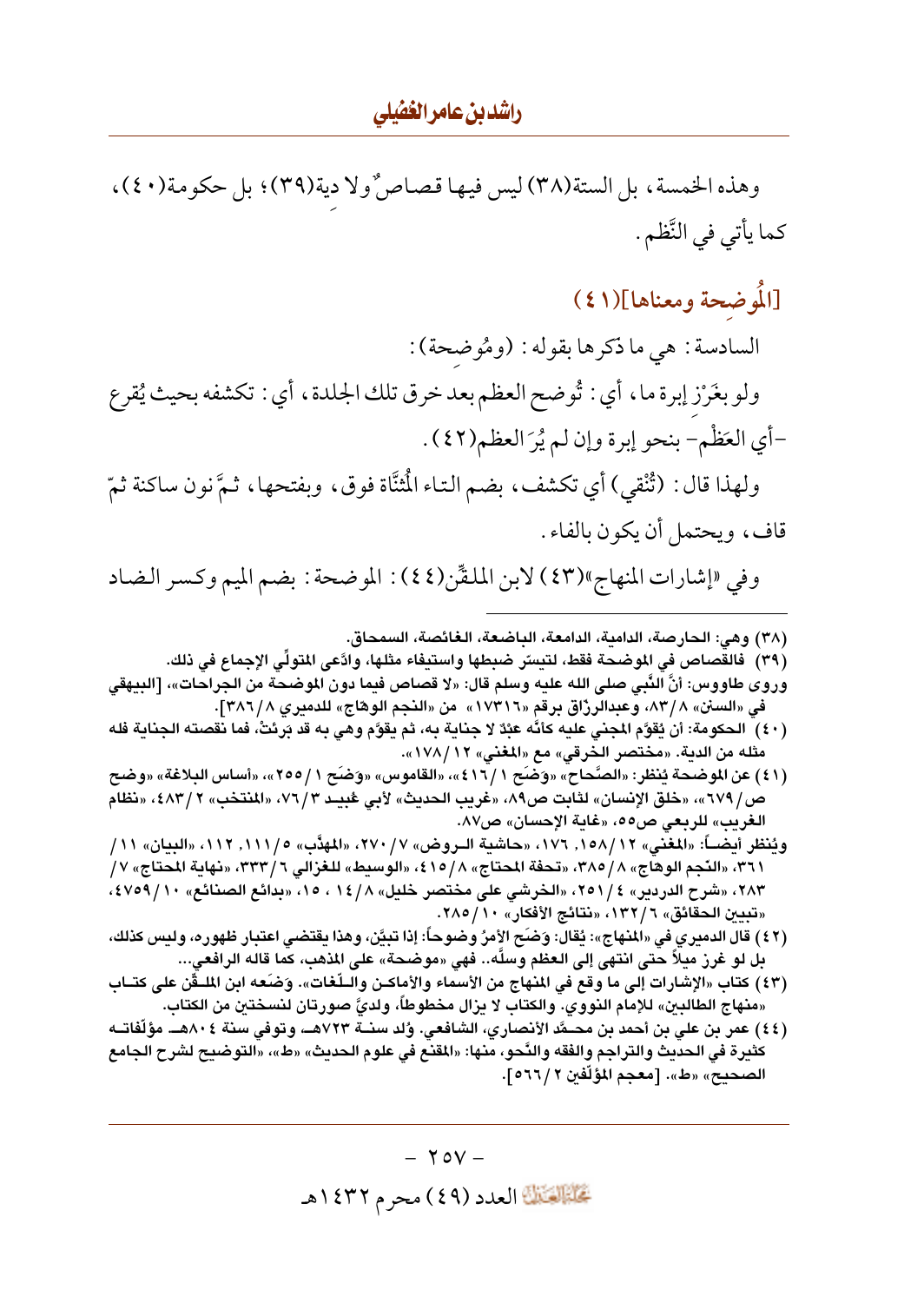المعجمة : تُوضح العظم، أي تُبدي وَضَحه، أي : بياضه(٤٥).

## [الهاشمة ومعناها](٤٦)

السابعة : هي قوله : (وهاشمة) :

أي تهشم العظم وتكسره وإن لم تُوضحه(٤٧) .

(بها نُهَاض) : كذا وجدته بخط بعض الشيوخ – بضم النون وفتح الهاء بعدها ألفٌ واَخره ضادٌ معجمةٌ— . ولعلّه اسم مصدر لـ «نَهَض » . لكن هذه المادة غير موجودة في «الصَّحاح» و«القاموس» بهذا المعنى وهو الكسر ، وإن كان في «القاموس»(٤٨) . نهاض-ككتاب- والْمَتَعِيِّن أن يُقال : هو فعل مضارع مرفوع بضمَّة ظاهرة – بالياء التحتية– مبنيِّ للمجهول، من هَاض يهيضُ. وعبارة «الصَّحاح»(٤٩). هَاض َالعَظْم يهيضه هَيْضاً، أي كَسَره بعد الجبور ، فهو مهيض . واهتاضه أيضاً، فهو مُهْتَاض ومُنْهَاض اهـ.

## [الْمُقَّلَة ومعناها](٥٠)

والثامنة : ما ذكَرِ ها بقوله : (وذاتُ النَّقْلِ) :

(٤٥) انتهى النقل عن «الإشارات» لابن الملقن، وقد ذكره في أوَّل كتاب الجراح.

- (٤٦) عن الهاشمة يُنظر: «القاموس» «الــهِشْم ١٩٠/٤»، «أساس البلاغة» «هشــم ص٧٠٧»، «غريب الحديث» لأبي عبيد ٧٦/٣، «خلق الإنسان» لثابت ص٨٩، «المنتخب» ٢ /٤٨٣، «النظم المستعــذب» ٢ /٢٣٨، «نظام الغريب» ص٥٥، «غاية الإحسان» ص٨٧.
- وينظر أيضـــاً: «المغني» ١٦٢/١٦٢, ١٦٣، «حاشية الــروض» ٧٧١/ ٢٧١، «المهـدَّب» ١١٢/٥، «البيان» ١١ / ٣٦١، «النَّجم الوهاج» ٣٨٦/٨، «تحفَّة المحتاج» ٩/٥/ ٤، «نهاية المحتاج» ٢٨٣/٧.
	- (٤٧) يقال للنبات اليابس المتكسِّر: هشيم، قال تعالى: ﴿فأصبح هشيماً تذروه الرياح﴾ [سورة الكهف:٤٥].
		- (٤٨) ئهض ١٣. (٤٩) هيَض. ١١١٣/٣.
- (٥٠) عن المنــقُلة يُنظر: «الــصَّحاح» «نقل ٥/ ١٨٣٥»، «القاموس» «نقـل ٤/ ٥٩»، «أساس البلاغــة» ص٢٥٢، «غريب الحديث» لأبي عبيــد «نقــل ٧٦/٣»، «المنتخب» ٢ /٤٨٣، «نظام الـغريــب» ص٥٥، «خلق الإنســان» لثابت ص٨٩، «غاية الإحسان» ص٨٧.

وينظر أيضاً: «المغنى» ١٦ / ١٦٤، «المهدَّب» ٥ / ١١٢، «تحفة المحتاج» ٨ / ٤١٥، «نهاية المحتاج» ٧ / ٢٨٣، «الخرشي \_

 $- \text{Y0A} -$ تَحَلَّمُ الْقَالِمَادِدِ (٤٩) محرِمِ ١٤٣٢هـ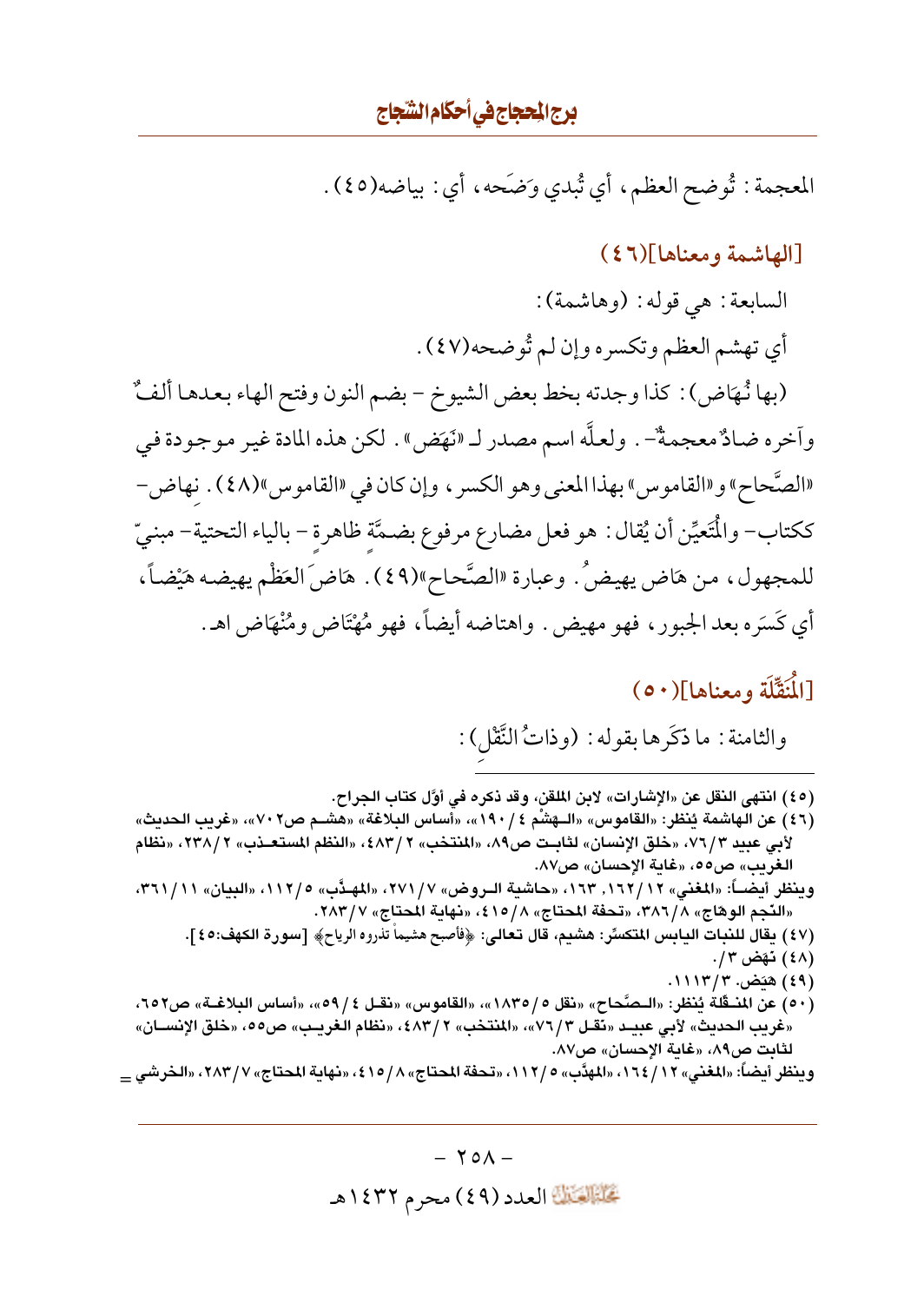راشدين عامر الغشلي

أي : صاحبة النَّقْل . وتُسمَّى : مُنَقِّلَةٌ – بتشديد القاف مع كسرها، أفصح من فَتْحها– . (ما نَقَلتْ عَظْماً) يعني : تنقل العظم من محلِّه لغيره وإن لم تُوضحه وتَهْمشه(٥١) . [المأمومة ومعناها](٥٢)

- على مختصر خليل» ١٦/٨، «بدائع الصنائع» ٤٧٥٩/١٠، «تبيين الحقائق» ٦/ ١٣٢/، «نتائج الأفكار» ١٠/ ٥٨٢. (٥١) ويُقال: هي التي تكسر العظم حتى يخرج منها فراش العظام. والفراشة: كل عظم رقيق. [«النَّجم الوهاج»
- $\int f^{\mu} \wedge \tau / \wedge$ (٥٢) عن المأمومة ينظـر: «الـصَّحاح» «أمم ٥/ ١٨٦٥»، «القامـوس»، «أمم ٤/ ٧٦»، «أساس البلاغــة» ص٢١،
- «المنتخب» ٢ /٤٨٣، «غريب الحديث»، لأبي عبيـد ٣ /٧٦، «نظام الغريب» ص٥٥، «خلق الإنسان» لثابـت ص٩٠، «غاية الإحسان» ص٨٧.
- وينظر أيضاً: «المغنى» ١٦٤/١٦، ١٦٥، «المهدَّب» ١١٢/٥، «تحفة المحتاج» ٨/٥/٤، «نهاية المحتاج» ٢٨٣/٧، «البيان» ٢٦١/١١»، «النَّجم الوهاج» ٣٨٦/٨، «شرح الدردير» ٤ /٢٥٢، «الخرشي» ١٦/٨، «بدائع الصنائع» ٤٧٥٩ / ٤٧٥٩، «تبيين الحقائق» ٦ / ١٣٢، «نتائج الأفكار» ٢٨٥ / ٢٨٥.

 $-709-$ تحليله العدد (٤٩) محرم ١٤٣٢هـ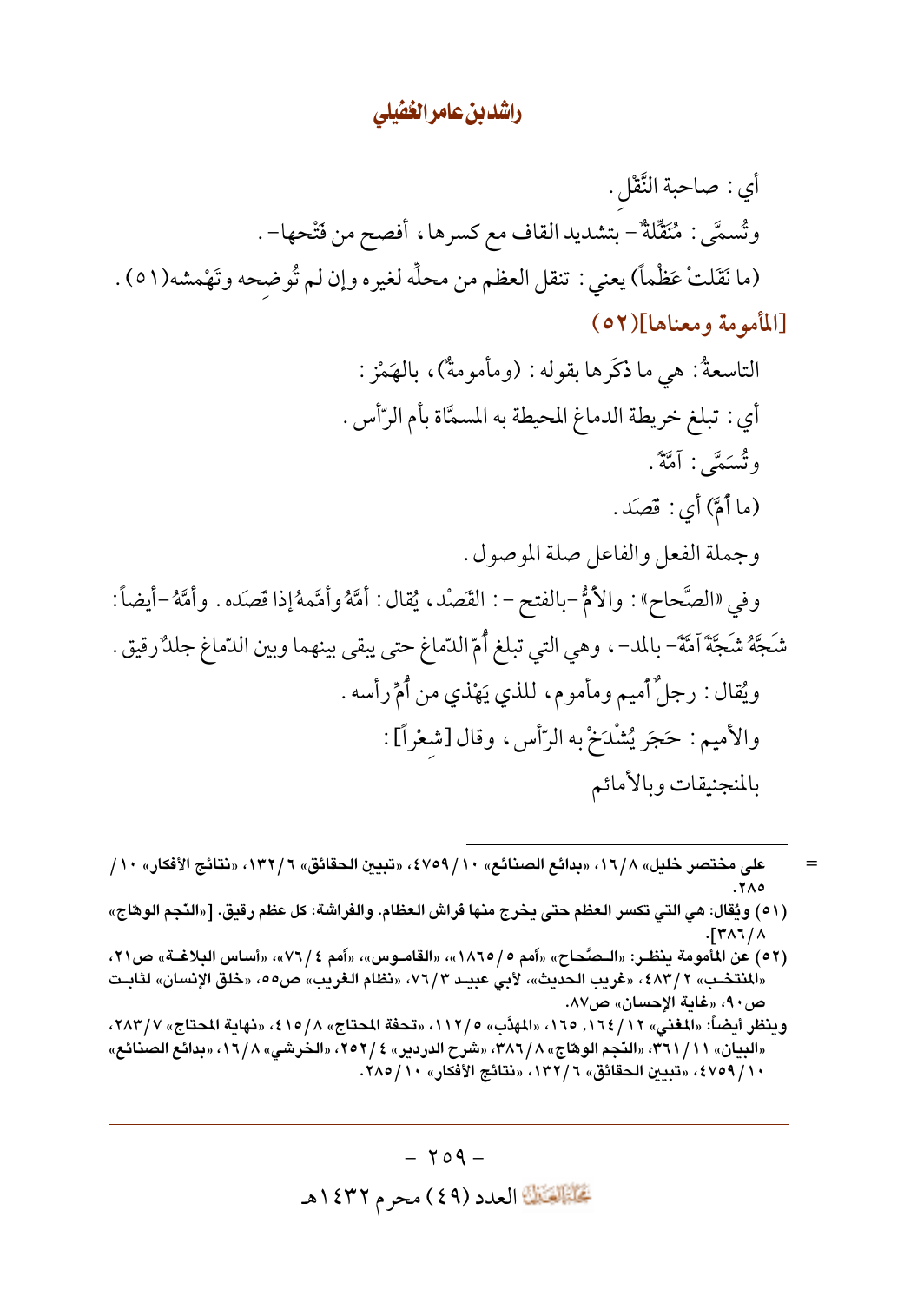ويُقال للبعير العَمِد الْمَتَأَكِّل السَّنام : مأموم اهـ(٥٣) . (كيس دماغه) : (كيس) : مفعول (أمَّ)، مضافٌ، و(دماغه) : مضافٌ إليه .

### [الدَّامغة ومعناها](٥٤)

العاشرة : وهي ما ذكَرَها بقوله : «فإن خَرَقتْه» : أي خَرَقْتْ الشَّجَّة كيس دماغه، أي خريطته، بأن وَصَلتْه، وهي مُذَقِّقَة(٥٥) غالباً . (فهي دامغةٌ) بالغين المعجمة ، (تُسَمّى) أي تُسَمَّى بالدّامغة .

وفي «الصَّحاح»(٥٦): الدماغ واحدالأدْمغة . وقد دَمَغَهُ دَمْغاً: شَجَّه حتى بَلَغت الشجَّةُ الدِّماغِ .

واسمها الدّامغة ؛ لأنَّ الشَّجاج عشرة : أوَّلها القاشرة وهي الحارصة ، ثم الباضعة ، ثم الدّامية، ثم المتلاحمة، ثم السِّمحاق، ثم الموضحة، ثم الهاشمة، ثم المنقِّلة، ثم الأمَّةُ، ثم الدّامغة .

وزاد أبو عبيد(٥٧) : الدامعة(٥٨)- بعين غير مُعجمة- بعد الدامية، انتهى .

- (٥٣) «الصَّحاح» «أمم ٥/ ١٨٦٥». (٥٤) عن الدامغة ينظر: «الصَّحاح» «دمغ ١٣١٨/٤»، «القاموس» «الدماغ ١٣/٥/٣»، «أساس البلاغة» ص١٩٥، «غريب الحديث» لأبي عُبيد ٧٧/٣، «خلق الإنسان» ص٩٠. وينظر أيضـــاً: «المغنــي» ١٦٥/١٢، «حاشية الروض» ٧٧٢/٧، «المهـدَّب» ١١٢/٥، «تحفة المحتاج» ٨/١٥/٤، «نهاية المحتاج» ٢٨٣/٧، «البيان» ٢٦١/١١، «النّجم الوهاج» ٢٨٦/٨. (٥٥) أي إنَّها مُجْهزةٌ وَتَقْتُلْ. [غريب الحديث: دَفَفَ]. (٥٦) دَمَغَ. ١٣١٨/٤.
- (٥٧)القاسم بن سلاَّم الهروي الأزدي، الخزاعي بالولاء، الخراساني، البغدادي. وُلد بهراة سنة ١٥٧هـ، وتوفي بِمكَّة سنــة ٢٢٤هــ. من كبار علماء الحديث والأدب والفقه. له: «غريب الحديث»، «الــطــهـور»، «الأمــوال»، «الإيمان»، وغيرها. [الأعلام ٥ / ١٧٦].
- (٥٨) ذكر ذلك في كتابه: غريب الحديث ٧٧/٣، وقال: الدامية هي التي تُدمى من غير أن يسيل منها دم، والدامعة وهي التي يسيل منها دم اهـ.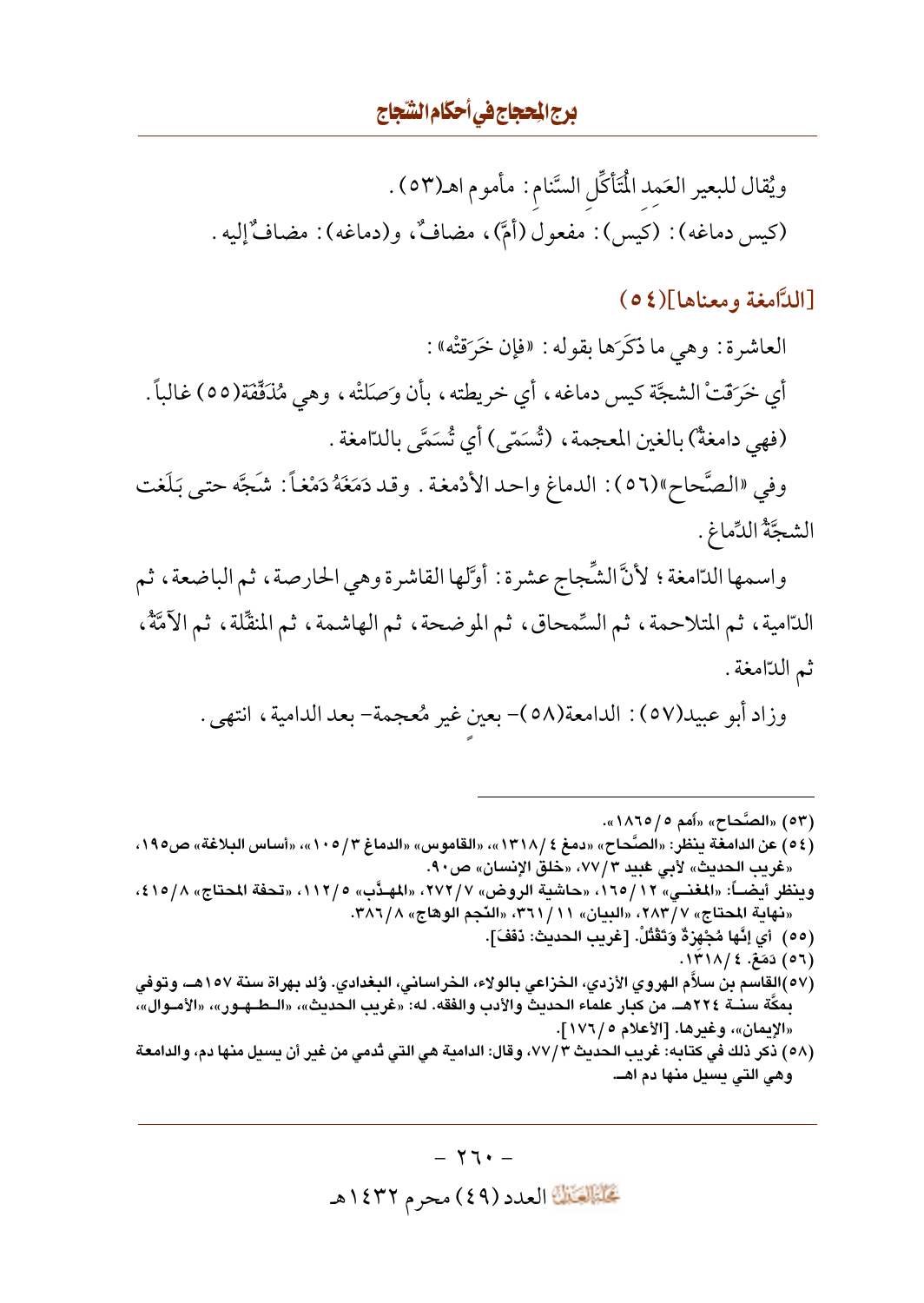[أحكامها] (فَمُو ضحة فيها القصاص) : أي بشرط: العَمْد، والإسلام، والعقل، والبلوغ، وغير ذلك بتفصيلها من محالِّها(٥٩).

فالقصاص فقط في موضحة رأس أو غيره من سائر البدن، لا في غيرها من سائر الشُّجاج(٦٠)، لتيسَّر ضبط الموضحة واستيفاء مثلها بالمساحة، فيُعتبر طولها وعرضها، فيُقاس من رأس الشاجِّ بقدر موضحة المشجوج، ويُخطَّ عليه بسواد أو نحوه(٦١)، ويوضَحٌ بنحو الموسى، لا بنحو سيف أو حَجَرٍ ، وإن أوضحه به(٢٦٢). ولا يضرُّ تفاوت نحو شَعْر وغلظ لحم وجلد(٦٣). والمراد بالرّأس -هنا- ما يعمّ العظم الناتئ خلف الأذن، وتُسمَّى «الخُشَّاء» - يضم المعجمة الأولى، وإدغام الثانية في مثلها، والمد -، والخششاء بفك الإدغام(٢٤). والمراد هنا بالوجه ما يعمّ اللحيين(٦٥) ومن تحت الْمقبل منهما . ولو أوْضَحٍ وهَشَمٍ : أُوضح المجني عليه، لإمكان القَوَد في الموضحة(٦٦)، وأخَذَ

(٥٩) وهي شروط القصاص عموماً. (٦٠) وقيل: يُقْتص فيما قبل الموضحة سوى الحارصة، فالحارصة لا قصاص فيها مطلقاً، وفيما سواها خلاف. (٦١) ولا يُعتبر العمقُ؛ لأنَّه يأخذ إلى العظم. اهــ. «البيان ٢٦٢/١١». (٦٢) أي وإن أوْضحه الشاجِّ بنحو سبف أو حَجر. (٦٣) لأنَّ اسم الجراحة معلِّق بإنهائها إليّ العظم، والتساوي في قدر الغوص قليلاً ما يتَّفق، فيقطع النظر عنه كما يقطع عن الصِّغر والكبَر في الأطراف اهــ. «النَّجم الوهّاج ٣٩٨/٨». (٦٤) الصَّحاح ١٠٠٤/٣ [حَشَش]. (٦٥) واحدها لَحْيٌ، وهو عظم الحَنّك الذي تنبت عليه الأسنان السُّفلي. (٦٦) أمَّا الهاشمة فلا قودَ فيها؛ لأنَّ كسر العظم لا يُمكن الماثلة فيه؛ لأنَّه يُخاف فيه الحَيْفُ، وإتلاف النّفس اهــ. [البيان ١١/ ٢٦٤].

> $-1771 -$ تحليله الله العدد (٤٩) محرم ١٤٣٢هـ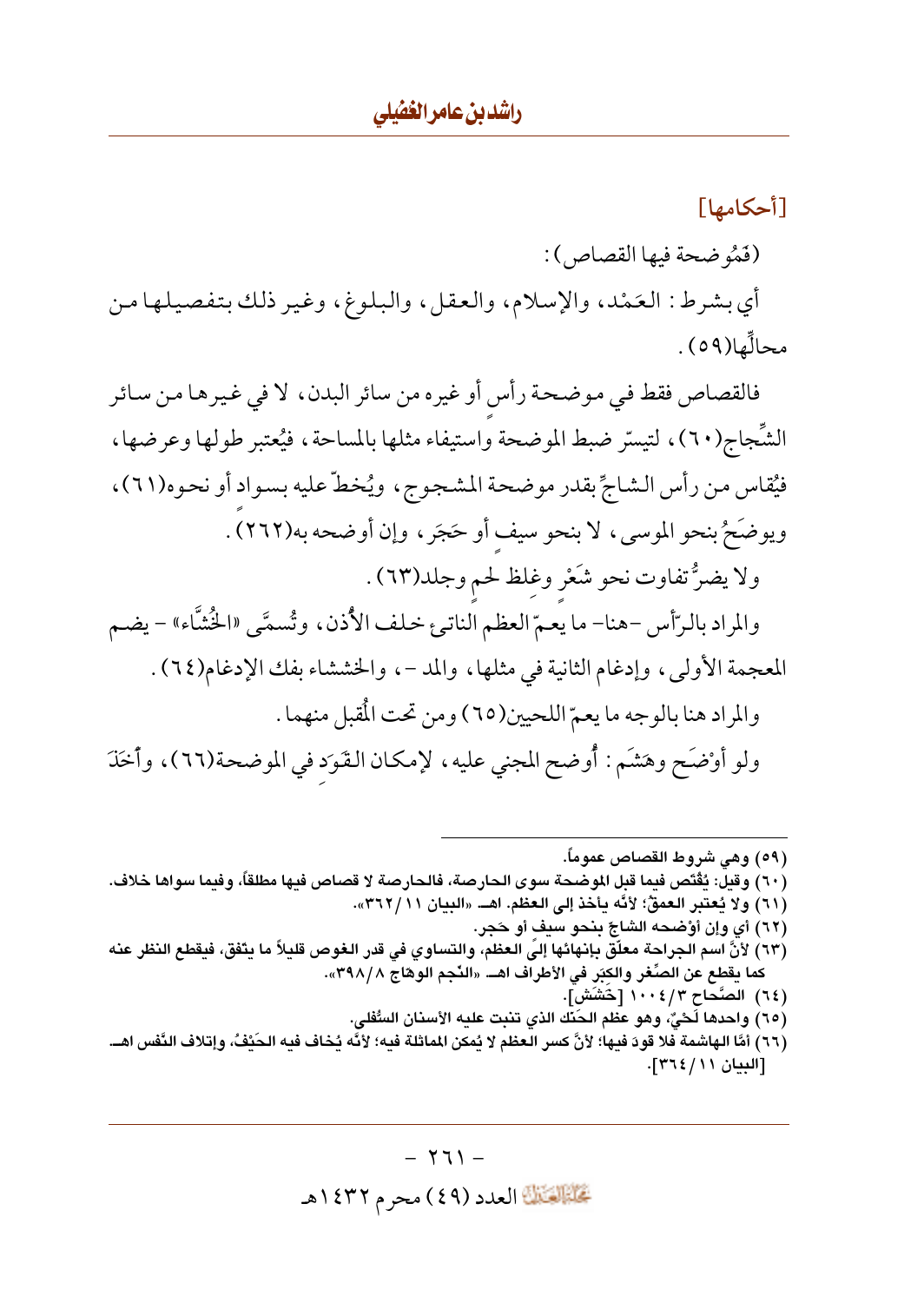خَمسة أبعرة أرْش الهَشْم . ولو أوْضَح وَنَقَل : أُوضحَ وأخذ ما بين الموضحة والمأمومة ، وهو ثمانية وعشرون بعيراً و ٽُلث .

وإنَّما اعْتُبرت الموضحة بالمساحة ولم تُعتبر بالجزئيَّة ؛ لأنّ الرّأسين –مثلاً– قد يختلفان صغَراً وكبَراً، فيكون جزء أحدهما قدر جميع الأخر ؛ فيقع الحَيْفُ، بخلاف الأطراف، لأنَّ القَود وَجَبَ فيها بالمماثلة بالجُمْلة، فلو اعتبرناها بالمساحة أدَّى إلى أخْذ عضو ببعض أخر، وهو ممتنع.

ولو أوْضح كل رأسه، ورأسُ الشَّاجِّ أصغر استوعبناه ولا يكتفي به . وإنَّما كَفَتْ نحو اليد القصيرة عن الطويلة ، لأنَّ المرعيَّ فيها الاسم ، وهنا المساحة .

ولا يتمّه من خارج الرأس كنحو الوجه والقَفَا، بل يأخذ قسط الباقي من أرش الموضحة لو وُزَّع على جميعها .

فإن بقي نصفٌ –مثلاً– أخذ نصف أرشها ، وإن كان رأس الشاجِّ أكبر أُخذ منه قدر رأس المشجوج فقط لحصول المماثلة(٦٧) .

والخيرَةُ في المحلِّ للجاني، كما اعتمده شيخ الإسلام(٦٨) في «منهجه» (٦٩) تَبَعاً لـ «المنهاج»(٧٠) والرَّمْلي(٧١) في «شرحه»(٧٢) .

(٦٧) انظر: «البيان»، للعمراني ٢٦٣/١١-٣٦٤، و«النّجم الوهاج»، للدميري ٣٩٨/٨.

(٦٨) زكريا بن محــمَّد بن أحمد الأنصارى السُّنَــيْكي، الشافعي. وُلد سنــة ٨٢٥هــ. وتوفي سنة ٩٢٥هــ. ولي قضاء الشافعيّة نحو عشرين سنة، له مؤلّفات كثيرة. [الكواكب السائرة ١٩٦/١].

> (٦٩) «منهج الطلاب» «فتح الوهَّاب ٢ / ١٣٢». ( ٧٠ ) «منهاج الطالبين وعمد المفتين» للنووي.

(٧١) محمَّد بن أحمد بن حمزة الرَّملي، الأنصاري، المصري. كان مفتياً للشافعيّة ومدرّساً بالأزهر خلفاً لوالده، توفى سنة ١٠٠٤هـ. [خلاصة الأثر ٣٤٢/٣].

(٧٢) نهاية المحتاج» ٢٨٩/ ٢٨٩.

 $- YTY -$ تَحَلَّمُ الْقَالِمَادِدِ (٤٩) محرِمِ ١٤٣٢هـ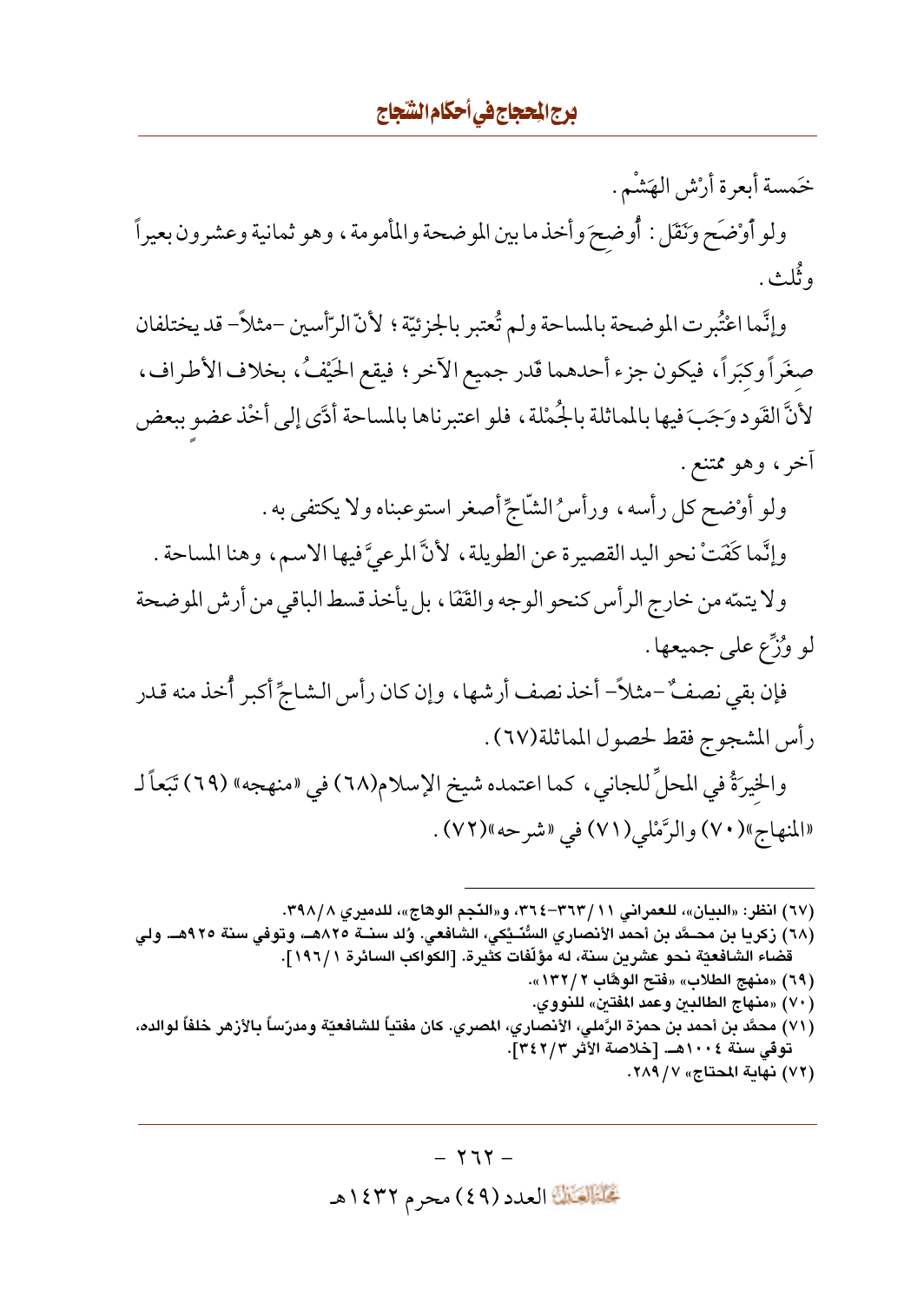#### راشدين عامر الغفيلي

وقيل: للمجنى عليه(٧٣). وصوَّبه الأذرعي(٧٤) وغيره. قالوا : وهو الذي أورده العراقيُّون ، ونصَّ عليه الإمام الشافعي رحمه الله تعالى ورضي عنه في «الأم»(٧٥) . وقال ابن حجر(٧٦) : لكن أطال جمع متأخِّرون في الانتصار له، وأنَّه الصوابُ، نَقْلاً ومعنىً . وعليه يُمنع من أخذ بعض المقلَّم وبعض المؤخَّر ؛ لئلا يؤخذ موضحتين مُمُوضحة . وفَارَقَ الدَّيْنِ لتعلَّقه بِالذِّمَةِ، وهذا متعلِّق بعين رأس الجاني . فيتخيَّر المستحق في أخذه، من أيِّ محلٍّ شاء، ليتمَّ له التَّشَفِّي . انتهى(٧٧) . ولو أوْضَحه جَمْعٌ؛ بأن تحاملوا على آلـة وجرُّوها معاً، أُوضِحَ من كلِّ واحد مثلها، أي مثل جميعها(٧٨) . فإن وَجَبَ مالٌّ؛ وْزُّعِ الأرش عليهم -على المعتمد-(٧٩) . هذا ما اعتمده ابن حَجَر في «التُّحفة»(٨٠) . وقال الشيخ الرَّملي في «النهاية» : فإنْ آل الأمر للدِّيّة وَجَبَ على كلٍّ أرشُّ كامل ، كما

(٧٣) انظر: «النَّجم الوهّاج» ٢٩٨/٨. (٧٤) أحمد بن حمدان بن أحمد الحلبي الشافعي، شهاب الدين. ولد سنة ٧٠٨هـ، وتوفي سنة ٧٨٣هـ. [المجمع المؤسس ٢ / ٥٩٠].  $.VV/T(V0)$ (٧٦) أحمد بن محـمَّد بن علي الهيتمي، أبو العـبَّاس. فقيه شافعـي. وُلد سنــة ٩٠٩هـ، وتوفي سنة ٩٧٤هـ، مؤلَّفاته كثيرة، في سائر الفنون. [النور السافر ص٢٨٧]. (٧٧) تحفة المحتاج» ٤٢٢/٨، وانظر: «نهاية المحتاج» ٢٨٩/٧. (٧٨) لأنَّه ما من جزء إلاَّ وكلّ واحد منهم جان عليه، فأشبه ما إذا اشتركوا في قطع عضو. وقيل: قسْطٌ؛ لإمكان الُتجزئة، فصار كما لو أتلفوا مالاً؛ فإنَّه يوزِّع عليهم الغُرم اهــ. «النَّجم الوهاج ٨ / ٤٠٠». (٧٩) والاحتمال الآخر: أنَّه يجب على كل واحد أرْشٌ كامل.  $.5547/(\Lambda(1))$ 

> $-774$ تحليله الله العدد (٤٩) محرم ١٤٣٢هـ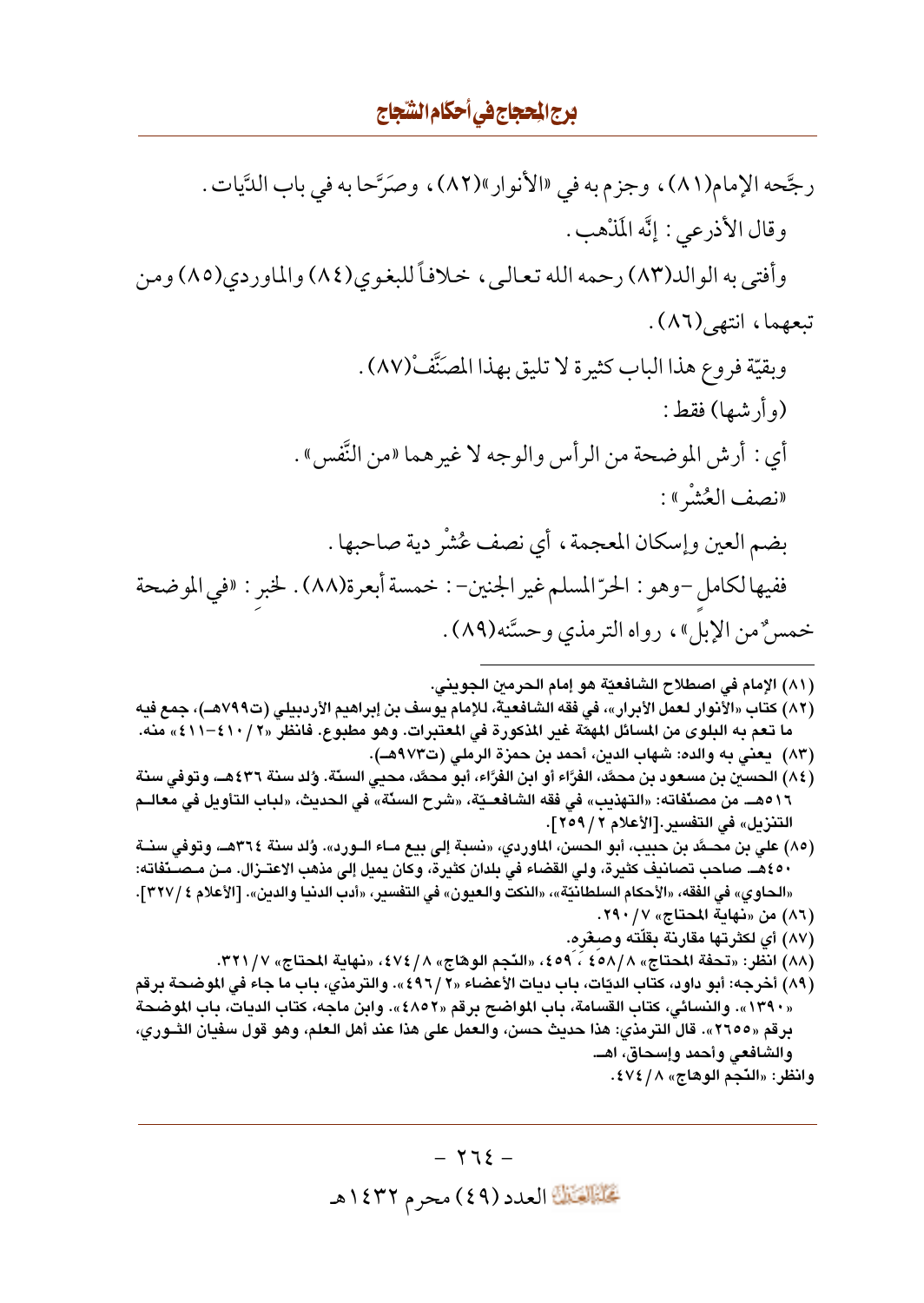<u>راشدين عامر الغضلي</u>

وإنَّما لم يسقط بالالتحام؛ لأنَّها في مقابلة الجزء الذَّاهب والألم الحاصل . أمَّا مُوضحة غير الرأس والوجه : ففيها حكومة ، كجرح سائر البدن(٩٠) بنحو تنقيل وهَشْم . وغِّيرهما ففيه –أيضـاً – حكومة فقط، لأنَّه لم يرد هنا توقيفٌ، ولأنَّ ما في الرأس والوجه أشدُّ خوفاً وشَيْناً، ۖ فَمُيِّزا(٩١). واستُثْني الجائفة؛ ففيها ثُلُث دية، لخبر صحيح فيه(٩٢). وهي جُرح ولو بغير حديدة (٩٣) ينفذ إلى جوف باطن مُحيل للغذاء والدواء، أو طريق الْمحيل ، كَبَطْن وصَدْر وثُغْرة(٩٤) نَحْر وخاصرة(٩٥) وَوَرْك(٩٦) ومثانة وعجان - وهو ما بين الخصْيَة والدبر - أي كداخلها . وكذا لو ألدخل دُبُره شيئاً فخرق به حاجزاً في الباطن . ولو نفذتْ في بطن وخرَجتْ من محلٍّ أخر فجائفتان(٩٧) . وكجبين . وكون شجاج الرأس ليس فيها جائفة مخصوص بتصريحهم هنا أنَّ الواصل لجوف الدماغ من الجبين جائفة . وخرج بالباطن المذكور داخلَ فم وأنف وعين وفخذ وذكَر . ( ٩٠) وهو قول أكثر أهل العلم، منهم: الإمام أحمد، ومالك، والشافعي، والثوري، وإسحاق، وابن المنذر، «المغني  $.$ «171/17 (٩١) انظر: «النَّجم الوهاج» ٨/ ٤٨٠. (٩٢) لحديث عمرو بن حزم المشهور، وفيه: «وفي الجائفة ثلث الديّة». وقال ابن المنذر: أكثر العلماء على القول به، وتفرَّد مكحول عن الناس فقال: إنْ كانت عشاً.. ففيه الديّة، وإن كانت خطأ... فثلثها. (٩٣) كَتَشَبّهْ ونحوها. (٩٤) بضم الثَاء، وهي: النقرة بين الترقوتين، والجَمْع: ثُعَر، كقربة وڤرَب اهــ. «النّجم الوهاج ٤٨١/٨». (٩٥) وَسَطُ الإنسان، وهو المُسْتدقُّ فوق الوركين، وجَمْعُه: حُصُور، َكفلْس وفُلُوس اهــ. «فتح المنان للسجاعي». (٩٦) بفتح الواو وكسر الرّاء، وبكسر الواو وسكون الراء. (٩٧) قضي بذلك أبو بكر رضى الله عنه، وحكم بثلثى الديّة. انظر: «السنن الكبرى»، للَّبِيهقي ٨٥/٨، و«إرواء الـغليل» ٣٢٠/٧. وقال ابن قدامة: هذا قول أكثر أهل العلم اهــ.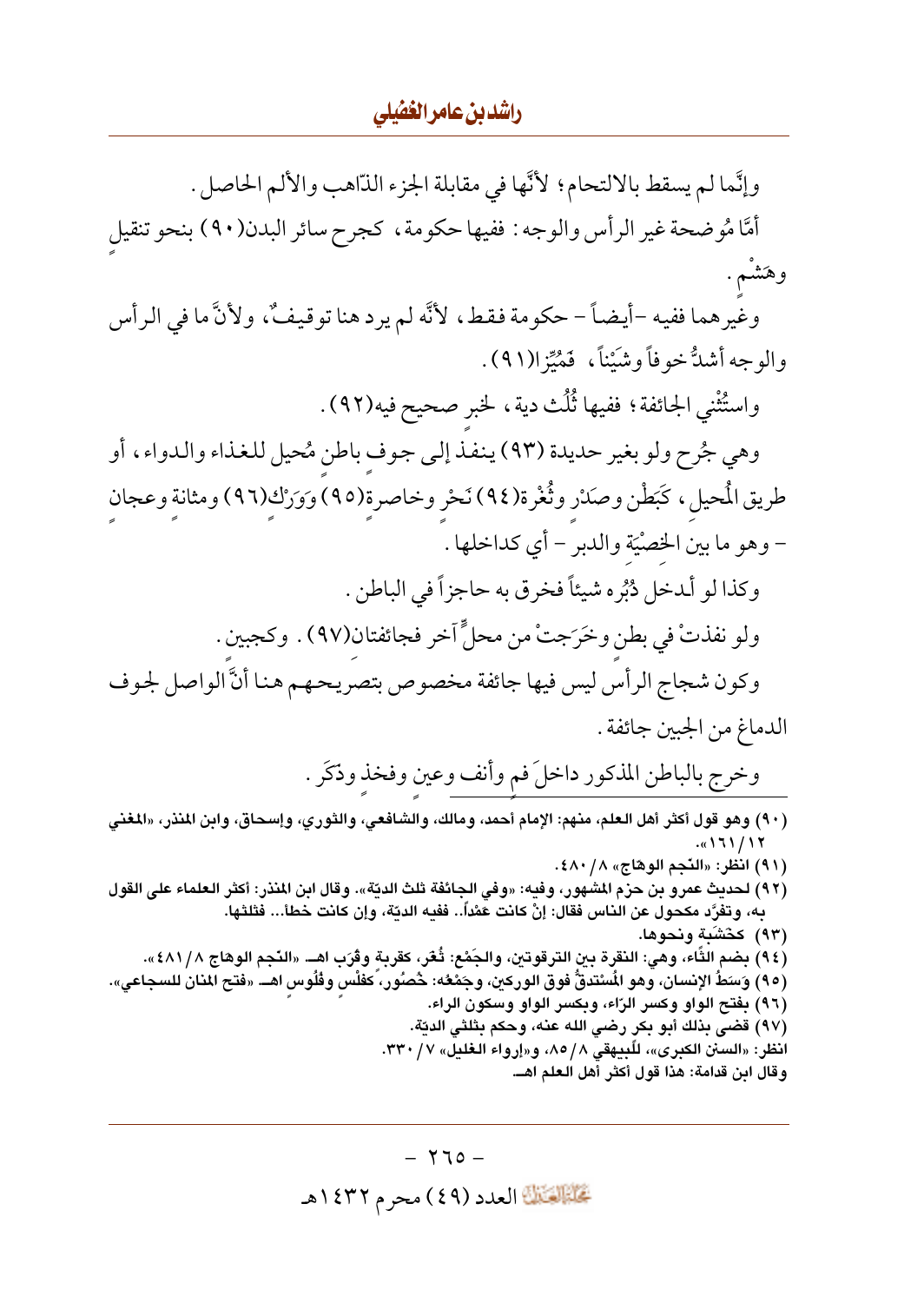وكان الفرق بين داخل الورك – وهو المَّصل بمحل القعود من الإلية–وداخل الفخذ– وهو أعلى الورك- : أنَّ الأوَّل مجوَّف وله اتَّصال بالجوف الأعظم، كما صرَّحَتْ به عبارة «المحرَّر»، كـ «الروضة»، ولا كذلك الثاني (٩٨) .

## (تَتَمَّة))

إذا تقرَّر ذلك في مُوضحة الرَّجل الحرّ المسلم(٩٩)، ففي موضحة حُرَّة مُسْلمة : بعيران و نصف .

- وفي موضحة ذمِّيٍّ: بعير وثلثان . - وفي مُوضحة مجوسيٍّ: ثلث بعير . – وموضحة ذميّة : خمسة أسداس من بعير . لأنَّ ديّتها ستّة عشر ، وثلثان عُشْرها : بعير وثلثان بعشرة أسداس بعير . فنصف العشر : خمسة أسداس بعير . (واجعل كذا) أي نصف عُشر دية صاحبها . (الهَشْما) أي في الهشم فقط . ففيه لكامل - وهو الحر المسلم غير الجنين - : خمسة أبعرة، كما تقدَّم في الموضحة . وقيل : في الهَشْم حكومة ؛ لأنَّه كسر عَظْم بلا إيضاح(١٠٠) . وقد عُلم أنَّه لا قصاص في كسر العظام، لعدم الوثوق بالمماثلة فيه .

(٩٨) انظر: «تحفة المحتاج» ٨/ ٤٦٠-٤٦١.

- (٩٩) وهي خمسةُ أبْعرة. وهذا القدْر نصف عُشر ديّة الحر المسلم الدَّكر، وهي الديّة الكاملة. ثم تْراعى النسبة في حق غيره من الأنوثة والكفر والرِّق.
- (١٠٠) الهاشمة إذا أوضحت العظم وهشمته ففيها عشر من الإبل. وهو قول بعض أهل العلم، ولم يرد فيها شيء مقدَّر. وحُكي عن مالك أنَّه قال: لا أعرف الهاشمة، لكن في الإيضاح خمـسٌّ، وفي الهشم حكومة. لكـن روى البِيهقي في «الكبرى» ّ«٨٢/٨» عن زيد بن ثابت: أنَّه قدَّر فيها ذلك. أي عشراً من الإبل. والظاهر: أنَّه لا يقول ذلك إلاّ توقيفاً، وإن لم يكن توقيفاً فهو قول صحابي لا مخالف له، فكان إجماعاً. انظر: «المغني» ١٦٣/١٢، «النّجم الوهاج» ١/ ٤٧٥-٤٧٦.

 $-777-$ تَحَلَّمُ الْقَالِمَادِدِ (٤٩) محرِمِ ١٤٣٢هـ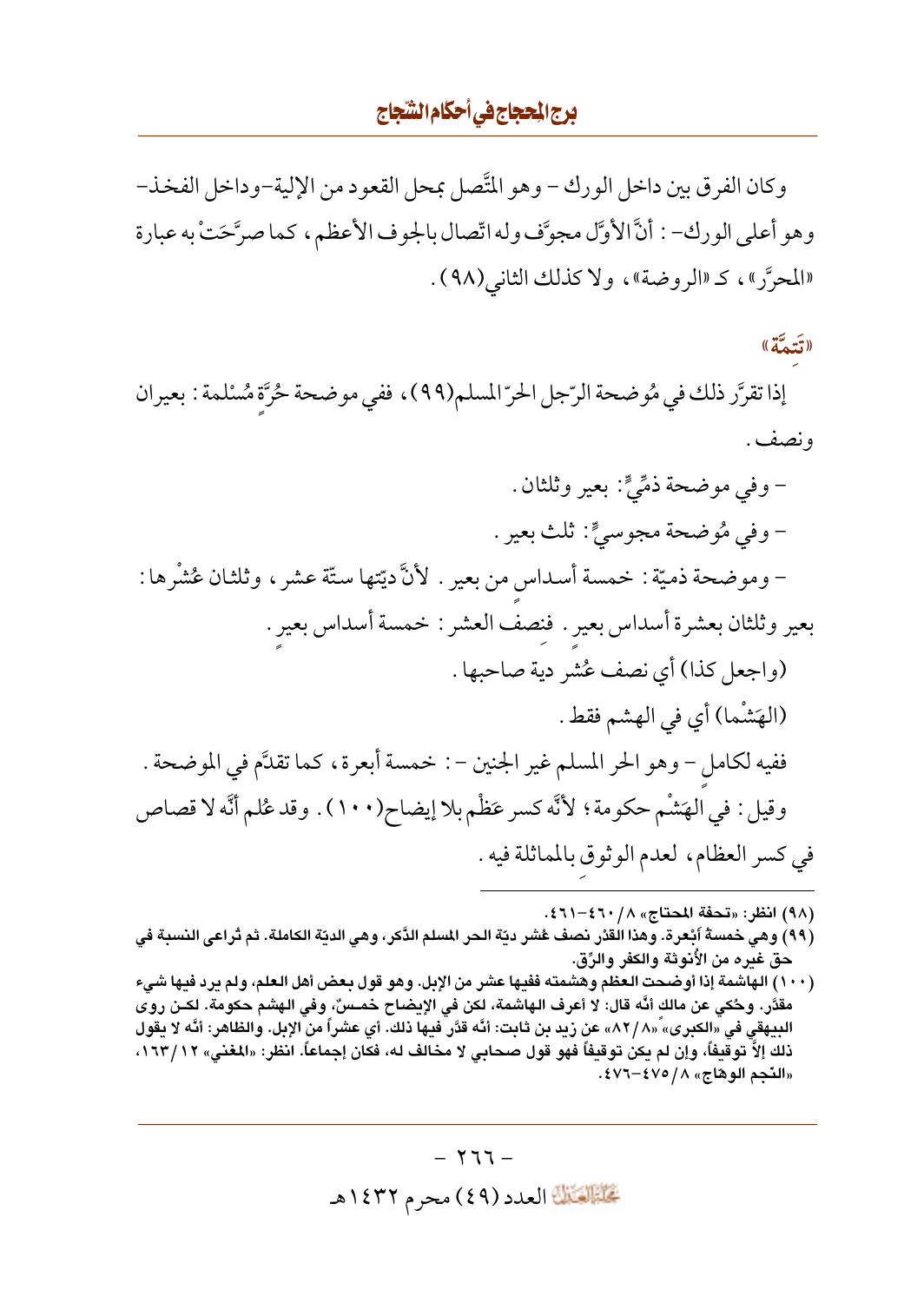(و ناقلة) أيضاً فقط . أي : ففيها خمسة أبعرة، وهي نصف عُشر دية صاحبها لكامل حُرٍّ مُسلم غير جنين . ويأتي فيها ما تقدَّم في الموضحة . (تساوت أُروشها) أي تساوت أُروش الهاشمة والمنقّلة– كما تقدَّم– . ففي الموضحة : خمسة أبعرة من غير هشم وناقلة . وفي الهاشم: خمسة أبعرة من غير إيضاح ونقالة . وفي المنقَّلة : خمسة أبعرة من غير إيضاح وهَشْم . فإذا اجتمعت كلها، ففيها خمسة عشر بعير أ(١٠١). ولهذا قال: (وفي جمعها) أي : وفي اجتماع كلٍّ من الموضحة والهاشمة والمنقِّلة في محلٍّ واحد . (عُشْرٍ ) بضم العين وسكون الشين المعجمة ، أي عُشر دية صاحبها ، وهي عشرة أبعرة . (ونصف) أي : نصف عُشر دية صاحبها، وهو : خمسة أبعرة . (ولا ظلماً) سمعنا وأطعنا الله و د سوله . قال تعالى : ﴿ إِنَّ اللَّهَ لا يَظْلَمُ النَّاسَ شَيْئًا ۚ ﴿ يَمْنَ ﴾ ﴾(١٠٢) . وقال تعالى : ﴿ وَمَا رَبَّكَ بِظَلَاَّمِ لِّلْعَبِيدِ ﴿ يَ ﴾(١٠٣) .

(١٠١) وهي دية المنقَّلة. وهي التي تكسر العظام وتزيلها عن مواضعها، فيحتاج إلى نقل العظم ليلتئم. وفيها ما دُكر بإجماع أهل العلم. «المغنى ١٢/ ١٦٤». أمَّا إذا نقل من غير إيضاح فهل يجب عشر أو حكومة؟ وجهان حكاهما الرّافعي. ومقتضاه: أنَّه لا يجب فيها التكميل قطعاً، لكن جزم الماوردي بوجوب أرش المنقلة بكماله، قال: بخلاف الهاشمة إذا لم يكن عليها إيضاح؛ لأنَّ المنقَّلة لا بدّ من إيضاحها لنقل العظم الذي فيها، فلزم جميع ديتها، والهاشمة لا تفتقر إلى إيضاح، فلــم يلزم إلاّ قدر ما جني فيها. [النّجم الوهاج ٤٧٧/٨]. (١٠٢) سورة يونس، الآية:٤٤. (١٠٣) سورة فصلت، الآية:٤٦؛

> $- YUV -$ تحليله الله العدد (٤٩) محرم ١٤٣٢هـ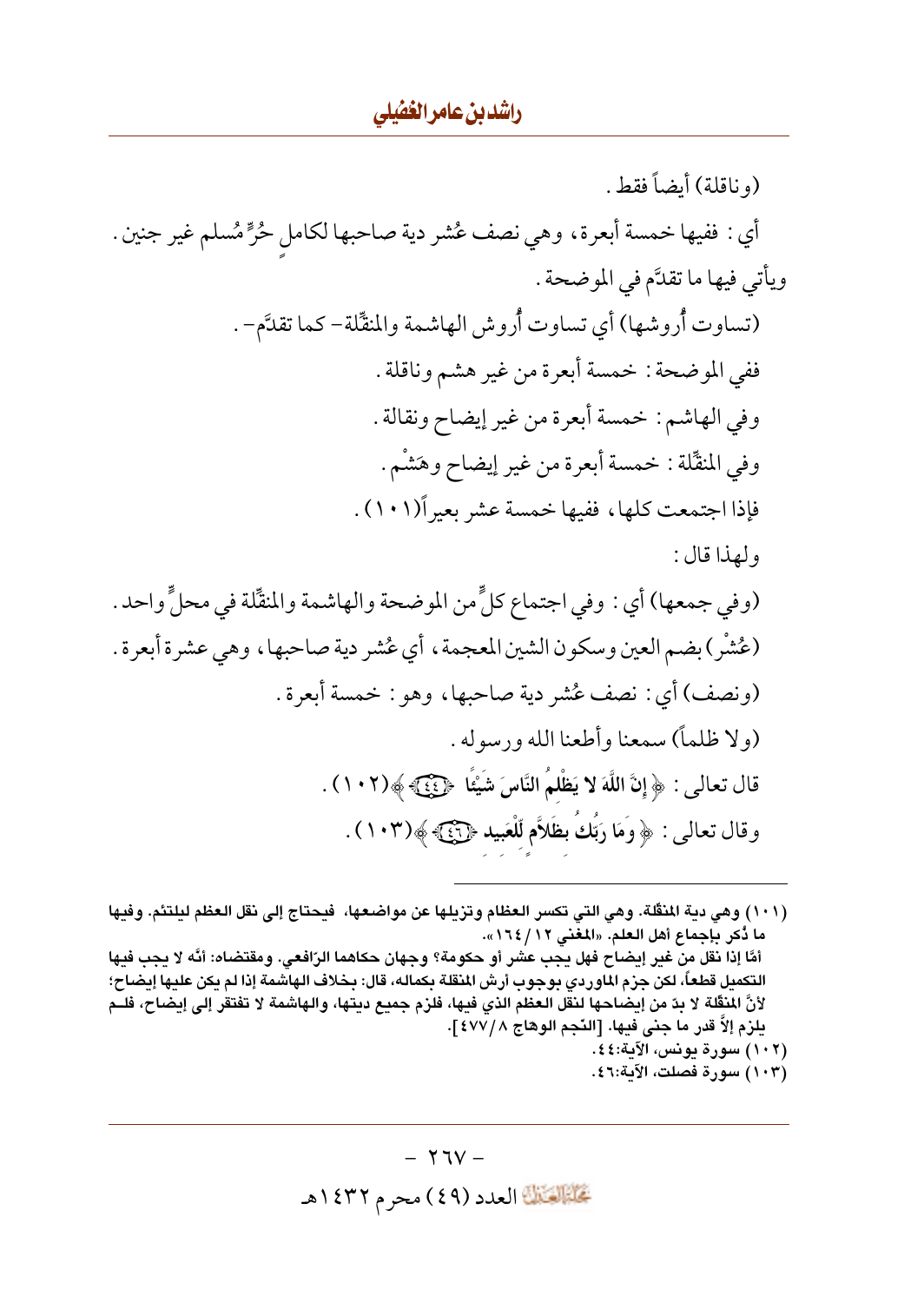وقال في حق النبي صلى الله عليه وسلم : ﴿ إِنْ هُوَ إِلاَّ وَحْيٌ يُوحَىٓ ﴿ كَلَّ ﴾(١٠٤) . (كدامغة) بالغين المعجمة – كما تقدَّم في النظم – ، ففيها ثُلُث دية صاحبها ، وهو : ثلاثةٌ وثلاثون بعيراً وثُلُث، في الحرِّ الذَّكر الْمسْلم.

(مأمومة ثلث نفسه) أي الشخص، أي ثُلُث دية صاحبها وهو : ثلاثة وثلاثون بعيراً في الْحُرِّ الذَّكرِ الْمُسْلَمِ(١٠٥) .

هكذا وَقَعَتْ التسوية في الـديّة بين الدامغة والمأمومة، مع أنَّ الدامغة أفحش من المأمو مة(١٠٦).

قال ابن حجر : فلا يُزاد لها – يعني للدامغة – حكومة ، خلافاً للماوردي(١٠٧) . (وما قبل هذا) أي : قبل المذكور الذي وَجَبَ فيه الأرش المقدَّر من الموضحة وما بعدها . فالذي قبلها ليس له أرْشْ هْقْدَّر ، بل حكومة من الحارصة والدّامية والباضعة والمتلاحمة والسَّمْحاق(١٠٨) .

- ولهذا قال: (للحكومة قد يُنْمى) أي تُنْسَب للحكومة . والحاصل أن يقال في ذلك : إنْ عُرِفَتْ نسبتها من الموضحة وَجَبَ قسط من أرشها ،
- (١٠٤) سورة النجم، الآية:٤. (١٠٥) وخالف مكحول، فأوجب ثلثيها إذا كان عمداً. «النَّجم الوهاج ٤٧٧/٨». (١٠٦) انظر: «النَّجِم الوهَّاج» ٤٧٧/٨. (١٠٧) فقد قال: وأمَّا الدامغة فهي التي حْرَقتْ غشاوة الدِّماغ حتى وَصَلَتْ إلى مُحَّه، وفيها جميعاً –يعني مع المأمومة– ثلث الدية لا تَقْضُل دية الدامغة على دية المأمومة، وإن كنتُ أرى أنَّه يجب تفضيلها بزيادة حكومة في خرق غشاوة الدماغ؛ لأنَّه وَصلْفٌ زائد على صفة المأمومة، وإن لم يُحكَ عن الشافعي اهــ [الحاوي ١٦/ أ }۳۴ (١٠٨) فالشجاج على نوعين: ١–خمسٌ فيها حكومة بالاتفاق، وهي: الحارصة، الدامية والباضعة والمتلاحقة، والسمحاق. ٢– خمس فدها مقدَّر شرعي – على خلاف في مقدار دنة بعضها–، وهي: الموضحة ،الهاشمة والمنقَّلة والمأمومة والدامغة.

 $- Y I \Lambda -$ تَحَلَّمُ الْقَالِمَادِدِ (٤٩) محرِمِ ١٤٣٢هـ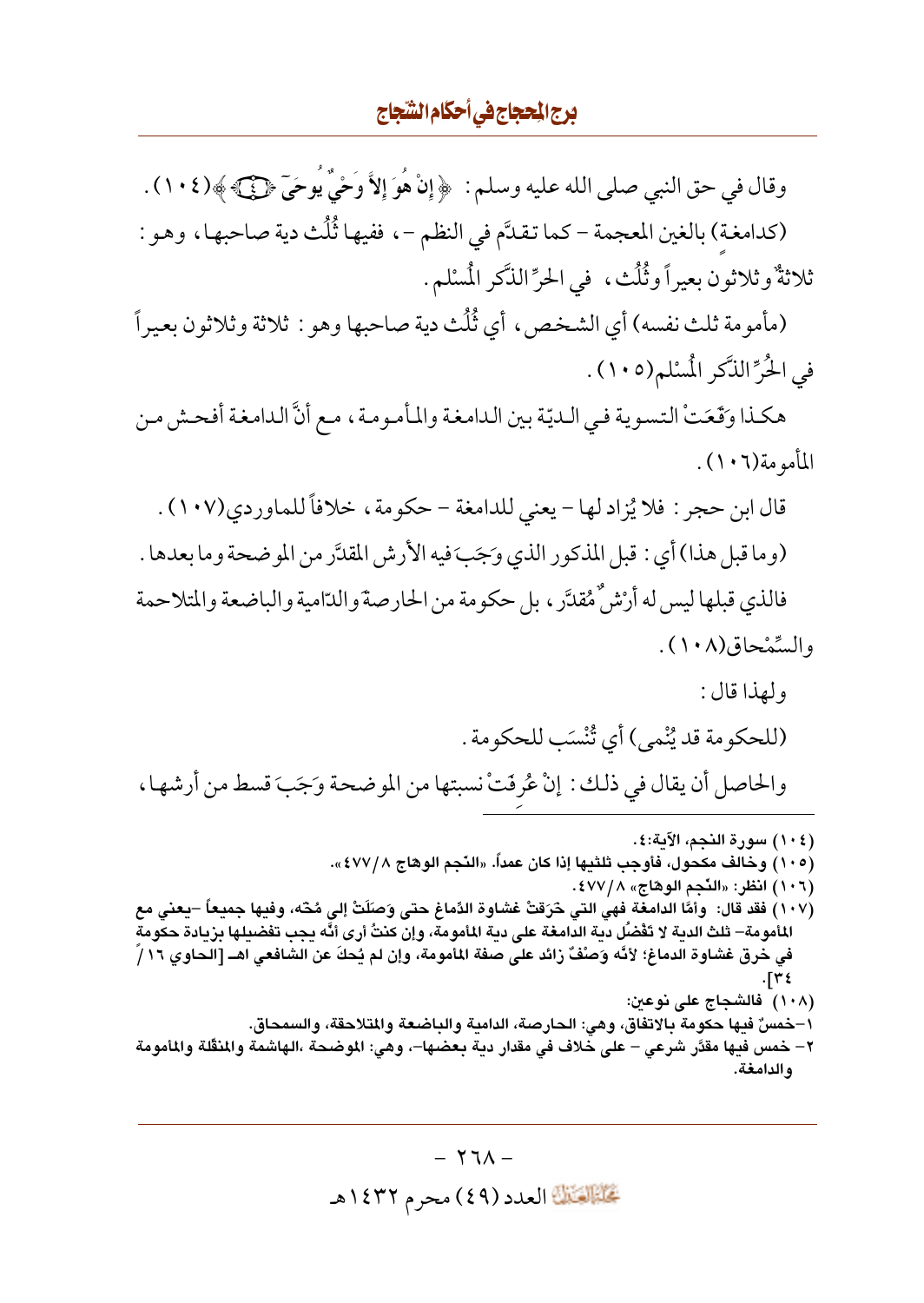### راشدين عامر الغضلي

بِأن تكون ثَمَّ موضحة فيها، ۖ فيقاس عُمق الباضعة – مثلاً – فيؤخذ ثُلُث عمق الباضعة ، وما شُكَّ فيه يُعمل فيه باليقين .

والأصح في «الروضة»(١٠٩) أنَّه يُعتبر في ذلك الحكومة ، ويجب أكثرها ، فإن استويا و ور<br>تحب .

واعتبار الحكومة أولى، لأنَّها الأصل فيما لا مُقدَّر له . كذا في «شرح المنهاج»(١١٠) لابن حجر .

وإن لم يُعرف نسْبَتُها من الموضحة ، فحكومة لا تبلغ أرش مُوضحة(١١١١) .

## خَاتِمَةٌ (١١٢)

تجب الحكومة في جُرح – أو نحوه – أوْجَبَ مالاً من كلِّ ما لا مُقَدَّر فيه من الدية ولا تُعرف نسْبَتُه من مُقلَّر .

وسُمِّيتْ حكومة : لتوقف استقرارها على حكم الحاكم أو الْمحَكَّم فيما يظهر (١١٣) . ومنْ ثَمَّ لو اجتهد فيه غيره لم يستقر .

وهي جُزءٌ من عين الدية نسبته إلى دية النَّفْس مثل ما نَقَص بالجناية من قيمته إليها بعد البُرء، بفرضه رقيقاً بصفاته التي هو عليها، إذْ لا قيمة له، فتعيَّن فرضه قنَّا مع رعاية صفاته حتى يعلم قدر الواجب في تلك الجناية .

فإن كانت قيمته بلا جناية عشرة، وبها تسعة؛ فالنَّقصُ العُشر ، فيجب عُشر الدية .

(١٠٩) «روضة الطالبين» ١٦٧/٧. (١١٠) «تحفة المحتاج» ٨/ ٤٩٩-٤٦٠. (١١١) «تحفة المحتاج» ٤٦٠/٨، و«النَّجم الوهاج» ٤٧٩/ ٤٧٩. (١١٢) انظر: «تحفة المحتاج» ٤٨٤–٤٨٤، و«نهاية المحتاج» ٣٤٤/٧. (١١٣) في «النهاية»: أو محكَّم بشرطه. قال الشبراملسي: أي، وهو كونه مجتهداً، أو فُقد القاضي، ولو قاضي ضرورة.

> $-779-$ تحليل العدد (٤٩) محرم ١٤٣٢هـ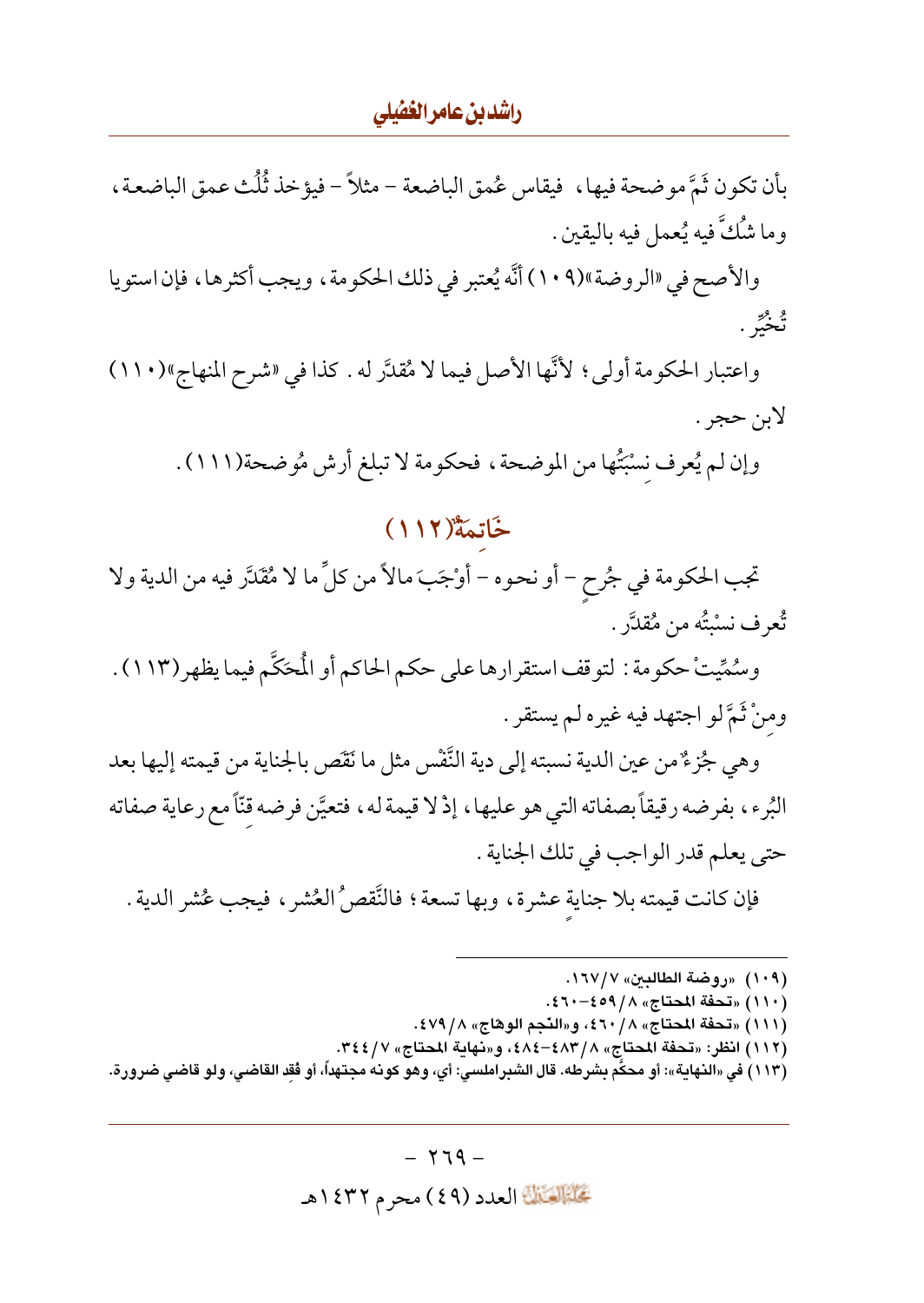# <mark>برج المحجاج في أحكام الشجاج</mark>

(١٢١) القِنّ: الـعبد. قال ابن سيده: القِّنّ الذي مُلِكَ هو وأبواه. وجَمْعه: أقنانٌ وأقِنّة، والأُنثى قِنٌّ بغير هاء. وعن الأصمعَي: القِنّ مأخوذ من القِنّة وهي الملّك. [لسان العرب: قنّن].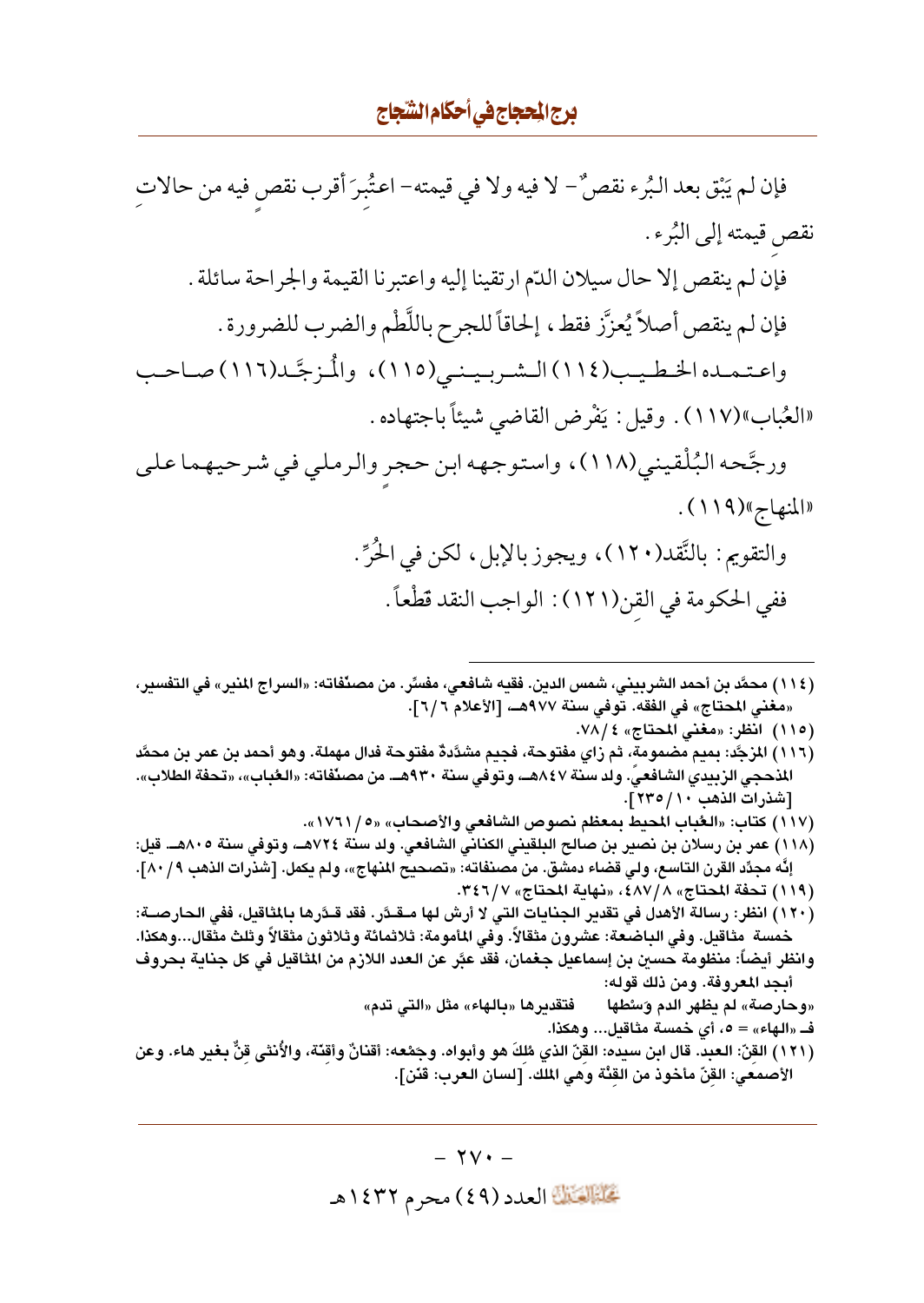#### راشدین عامر الغفیلی

وتجب الحكومة في الشّعور ، وإن كـان الجَمال في إزالتـه، خـلافاً للمـاوردي والروياني(١٢٢).

وقال الرملي في «شرح المنهاج» : وتجب في الشعور حكومة إنْ فَسَد مَنْبتُها(١٢٣) : إن كان بها جمال؟ كلحية(١٢٤) وشعر رأس .

أمَّا ما الجَمال في إزالته : كشَعْر إبط وعانة، فلا حكومة فيه في الأصحّ، وإن كان التعزير واجباً للمتعدّي، كما قاله [الماوردي](١٢٥) والروياني .

وإن اقتضى كلام ابن المقرئ(١٢٦) - «كالروضة» (١٢٧) هنا - وجوبها فلا يجب فيها قودٌ، لعدم انضباطها، انتهى(١٢٨).

> ومثله في «شرح المنهاج»(١٢٩) للخطيب . والحمد لله ربِّ العالمين أولاً وآخراً .

- (١٢٢) عبدالواحد بن إسماعيل بن أحمد بن محمَّد، الروياني، الشافعي. ولد سنة ٤١٥هــ، وتوفي سنة ٥٠٢هــ. من مصنّفاته: «بحر المذهب» في الفقه، «الفروق». [طبقات الشافعية ١٩٣/٧].
- (١٢٣) الشعور إنْ نَبَتَتْ كما كانت من غير زيادة ولا نقصان لم يجب علي الجاني شيء، كما لو قلع سِنِّ صغير، ثم نبت. وإن لم ينبت أصلاً، وأيس من نباته، وَجَبَتْ فيه حكومة للشَّيْن الحاصل بذهابه. [البيان للعمرانيً  $.5017 - 071 / 11$
- (١٢٤) أوْجب كثير من أهل العلم الديّة كاملة في شعر اللِّحية للرجل، فقارنْ هذا بمَنْ جَنى على لحيته باختياره، فأزال ما جعله الله جَمالاً للرّجل!!

 $\forall$  V )  $-$ تحليل العدد (٤٩) محرم ١٤٣٢هـ